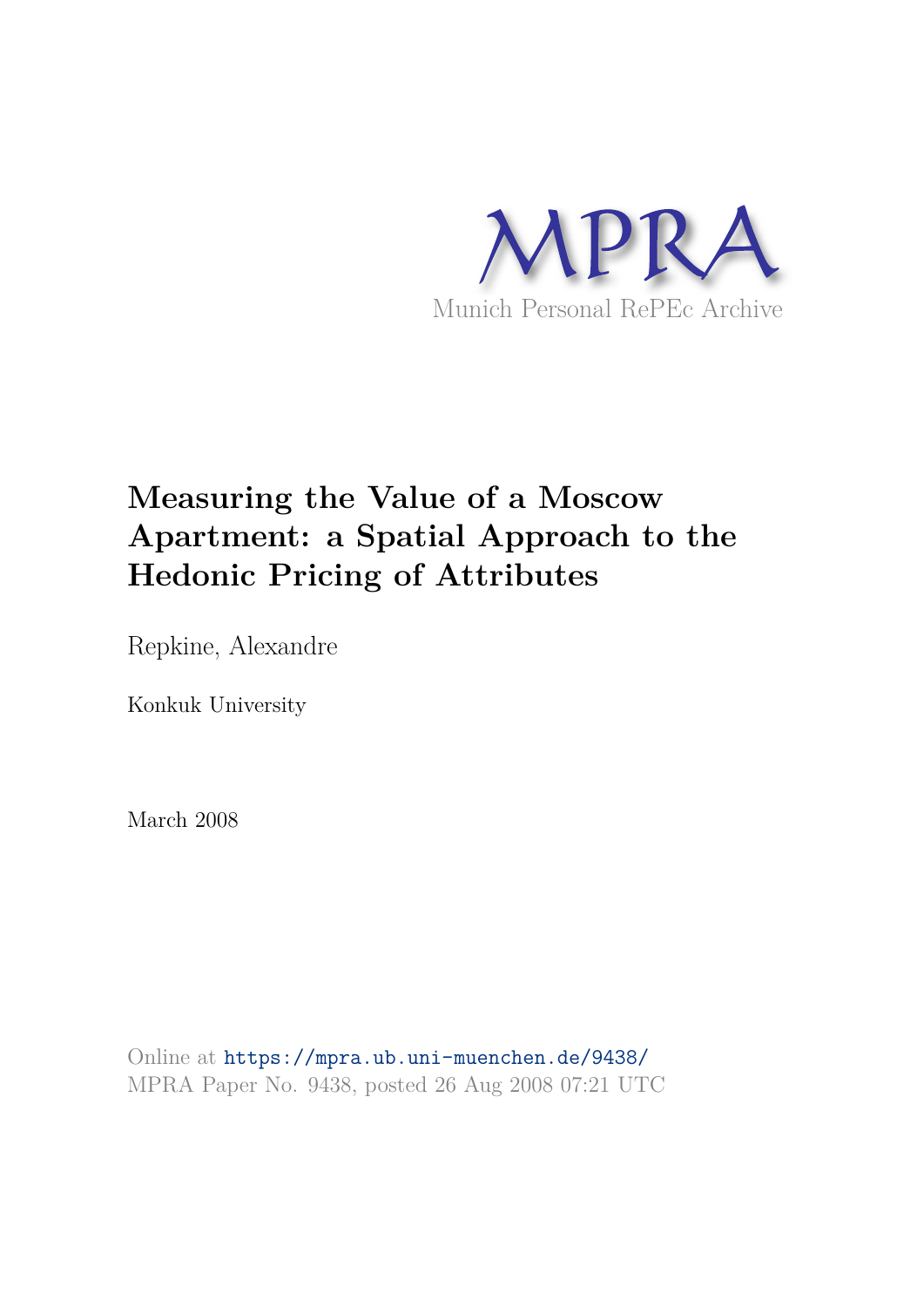### **Measuring the value of a Moscow Apartment: a Spatial Approach to the Hedonic Pricing of Attributes**

Alexandre Repkine College of Commerce and Economics Konkuk University Hwayang 1 Dong Gwangjin Gu Seoul 143-701 Korea

### **Abstract**

In this paper we provide a detailed exploration of the spatial effects for a large sample of apartments in the secondary market in Moscow by applying the spatial econometric techniques to the estimation of hedonic price functions with fourteen quality attributes. We find strong evidence of both spatial lag and spatial autocorrelation in our sample. The estimated values of quality attributes' 'net' contributions to the apartments' prices are robust across both the spatial model specifications and the choice of the spatial weight matrices. The fact that these values are not much different from the OLS (ML) estimates suggests that spatial effects are orthogonal to the quality characteristics making spatial estimation especially valuable for the purposes of decomposition of the apartments' price into quality *and* spatial components. One interesting finding is that an increase in the kitchen area contributes much more significantly to the apartment's price compared a marginal increase in the living area, which is reflecting the traditional role kitchen has been playing in the Russian households as a dining and communication area. House type, time needed to walk to the nearest subway station and subway time to the city center were other apartment attributes our analysis consistently identifies as important. Our study also illustrates the need for further development of the spatial econometric techniques designed for the analysis of spatial environment with both spatial lag and spatial autocorrelation effects strongly present. Finally, since this study has been actively using the open source software such as R and GeoDa, we would like to stress the importance of such packages for the efficient research process.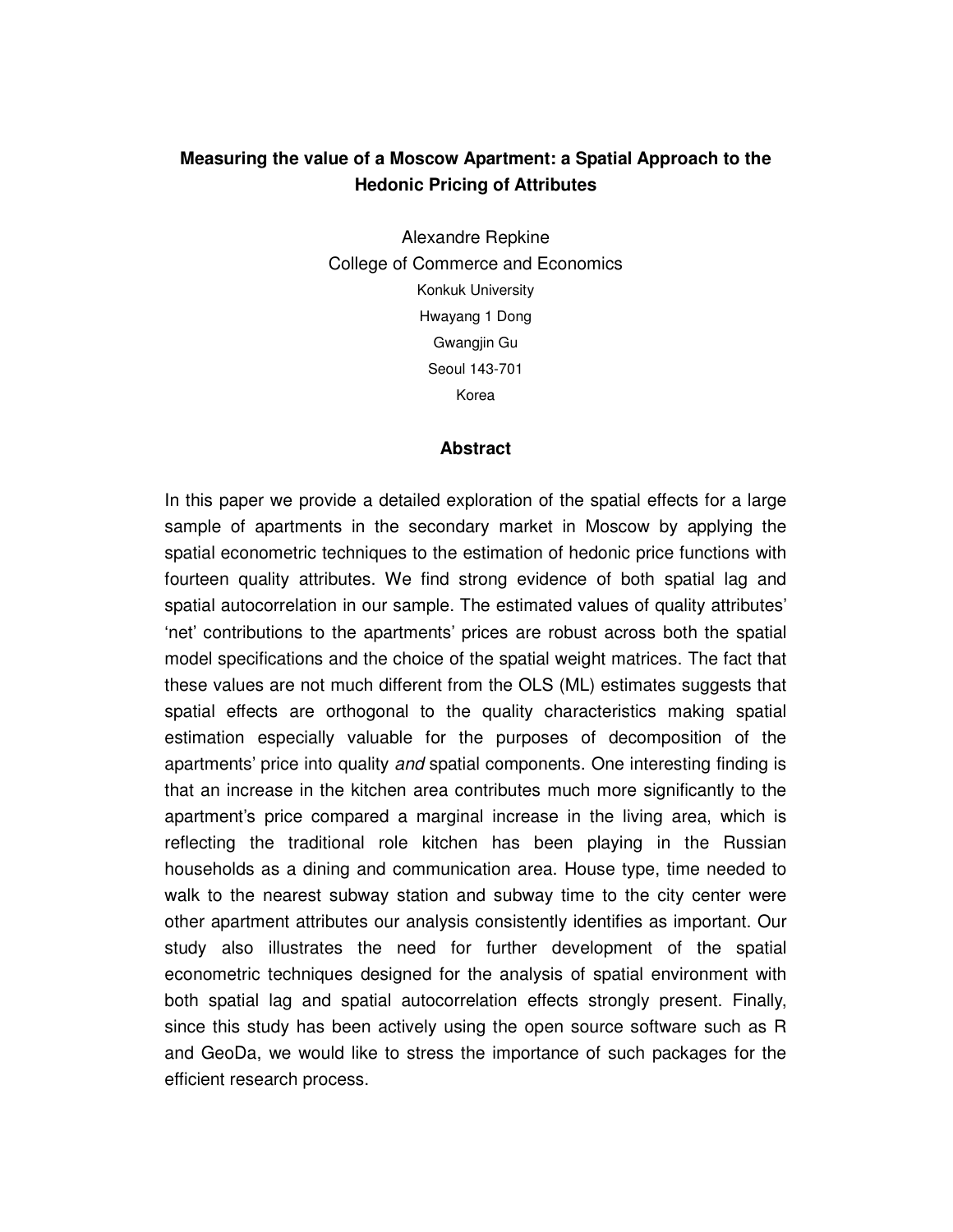### **1. Introduction**

This study is estimating hedonic price functions for the apartments market in Moscow with specific focus on the spatial heterogeneity present in the data. While there is little doubt that location is of primary importance to the housing market anywhere, in many instances, including the policy-making one, the discussion is focused on the evolution of the price of the apartments' square meter with respect to the apartments' structural and neighborhood characteristics such as the quality of high school education (Sedgley et al., 2008), air pollution (Kim et al., 2003; Habb, 2002) or the airport noise (Cohen and Coughlin, 2007). These and other studies demonstrate that these characteristics are important, yet the omission of less obvious spatial characteristics such as the average price of the neighboring apartments or the unobserved location-related characteristics may result in biased and inconsistent estimates of the individual contributions of the apartments' characteristics (Dubin, 1992).

In this study we focus on the two broadly defined spatial effects, namely, the spatial lag and spatial correlation (Anselin, 1988). Spatial lag models capture the spatial correlation structure that results from the interaction between economic agents in a specific neighborhood. In this way spatial lag models are incorporating the peer effects that otherwise cannot be observed directly. In terms of the housing market in general and in this study in particular the spatial lag model treats the *average price of the apartments* in the neighborhood as one of the determinants of the apartments' prices. Intuitively, the same apartment in terms of the observable quality characteristics would cost more in a prestigious hence more expensive neighborhood compared to a house in the backwater. Using the analogy with the time series analysis, including the spatial lag variable is similar to detrending the time series data (Anselin, 2007). Spatial correlation models, on the other hand, capture the unobserved locational effects that are shared by the neighboring units. Since these effects cannot be modeled directly as e.g. by inclusion of an additional variable as is the case with the spatial lag models, they are modeled by modifying the specification of the error term. Specifically, the error term is assumed to correlate with the error terms in the neighboring locations. In case of the housing markets such unobservable effects can be common perceptions of the future changes in the neighborhood's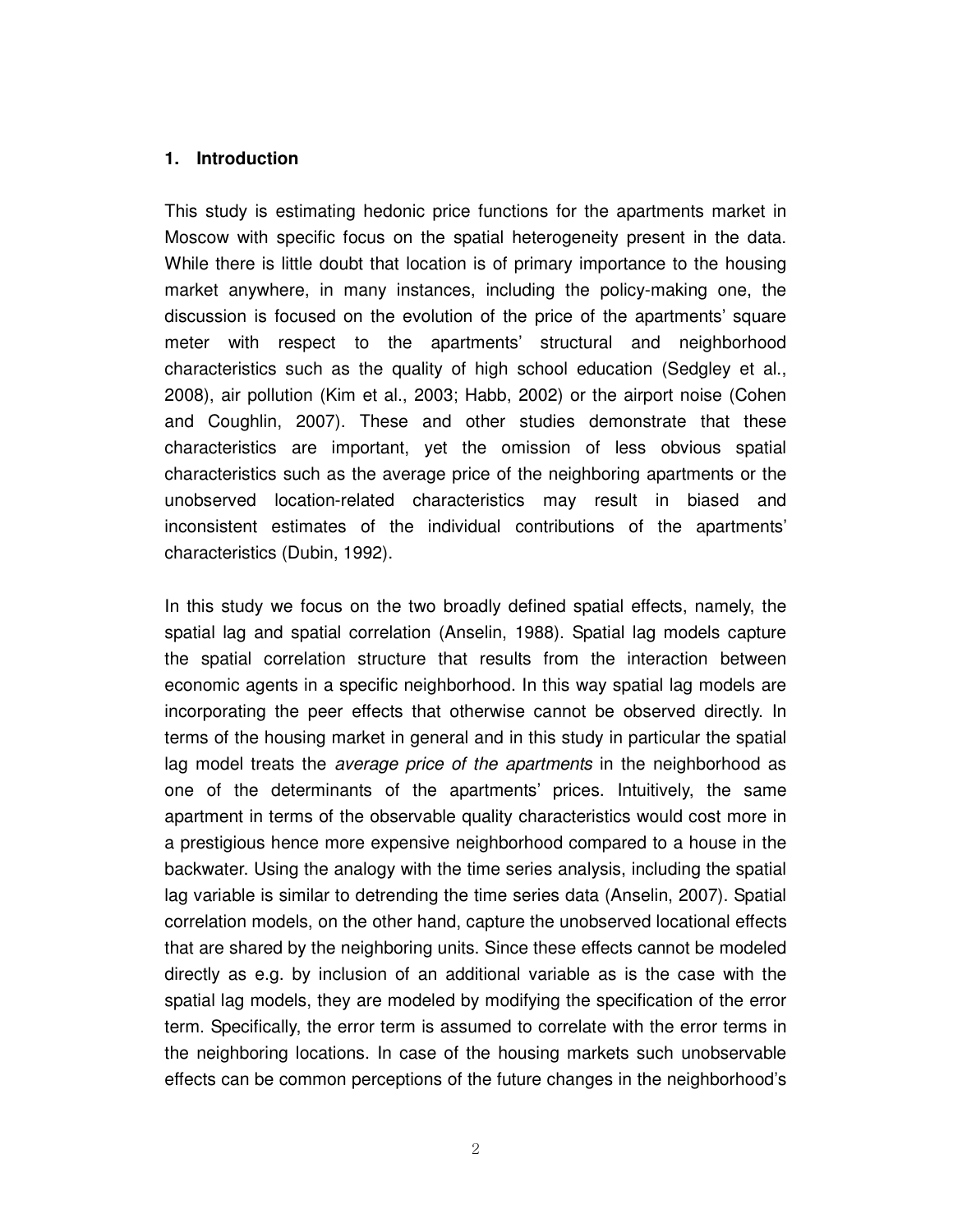attractiveness in general.

l

In this study we are analyzing the housing market in Moscow since the latter is representing the newly born market economy enjoying impressive rates of growth in the recent years. Yet, to our knowledge there have been no studies of the hedonic housing relationships in Moscow with or without spatial effects. We demonstrate that the spatial effects are present and strong in Moscow as well even if the choice of quality characteristics in our study is in a way unlike that in the similar housing studies. Along with the obvious characteristics such as the apartments' area and the house type we include three characteristics that we believe are unique in the Russian context. One is the kitchen area that we find to be more important than the living area in terms of the effect of a marginal increase on the apartment's price.

Historically Muscovites as well as most other Russians considered the kitchen room to be not only the cooking place, but also (or even more) the place to convene with the family, discuss everyday problems and watch TV. In other words, the kitchen room in Russia plays a role similar to the one played by the dining room almost elsewhere. For example, unlike cities like Seoul where typically only the living area is reported by the numerous real estate areas the kitchen area is a must-be piece of information. In this study we (quite expectedly so) found a positive effect of a marginal increase in the kitchen area on the apartment price, but we were surprised to see how much larger it is compared to the similarly positive effect of the marginal increase in the living area.

The other two variables that are rather unique to Moscow relate to the subway. The Moscow subway, or *metro*, has been playing an outstanding role in the life of the city ever since the first subway station was built in the early 1930's. Given the stagnant economic environment during the Soviet times, individual automobiles were more of a luxury rather than a commodity of every day use<sup>1</sup>. Given the size of Moscow (Moscow is roughly a circle 30 kilometers in diameter) and the fact that most people were employed in the large state-owned

 $^{\rm 1}$  The well-known saying during the Soviet times went: an automobile should be the means of transportation rather than a luxury. Unfortunately, obvious as it was, this never became reality until several years after the collapse of the Soviet Union in 1991.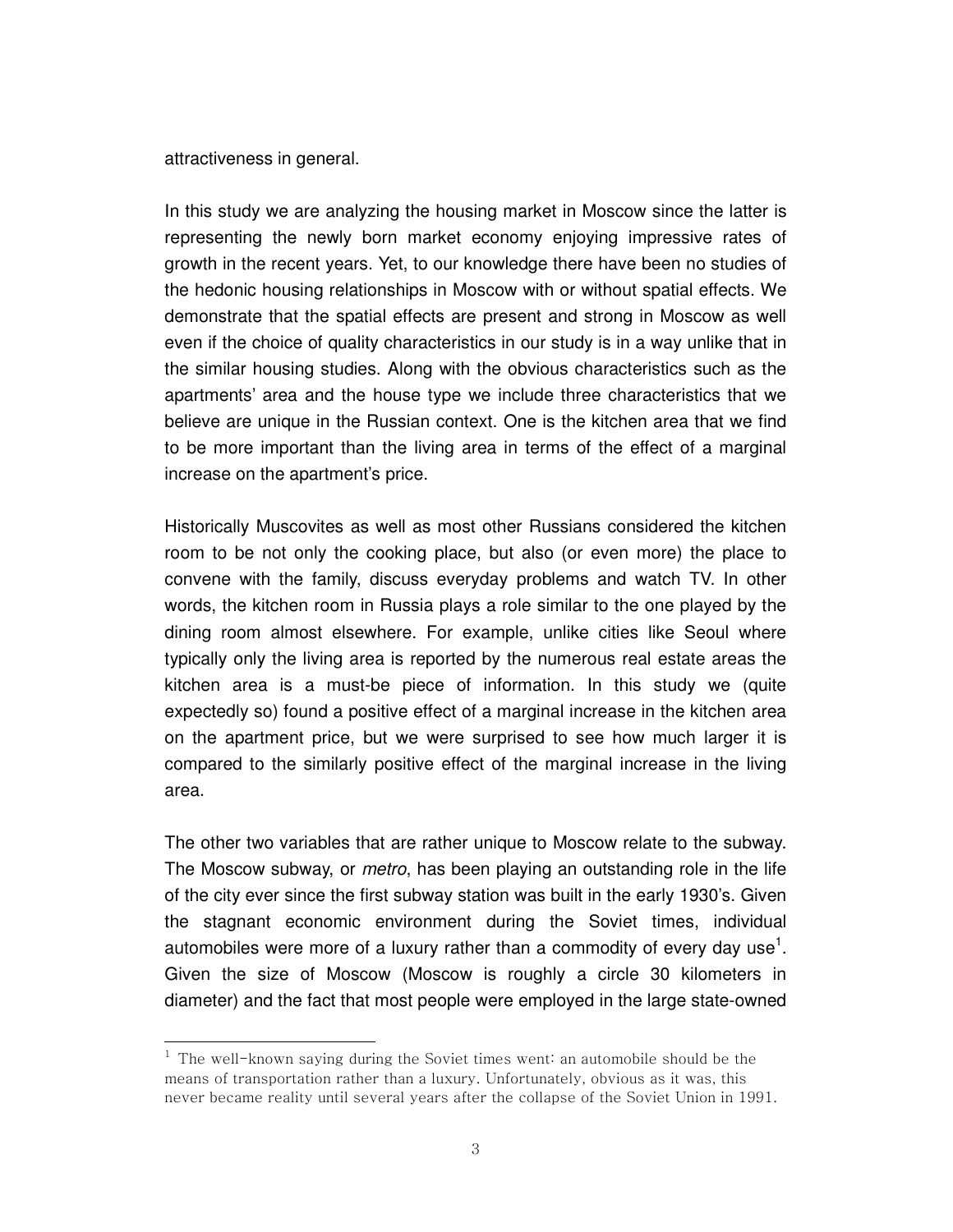enterprises hiring workers from all corners of the city, subway was the only rational means of commuting to and from work. Paradoxically, even the soaring number of automobiles in the city during the past ten years only exacerbated the importance of the Moscow subway since the omnipresent traffic jams and the time spent in them keep the subway the only way to get to work on time without having to get up at very early dawn. In our housing hedonic price function we include the walking time to the nearest subway station and the time needed to commute to the city center by subway from the nearest station. As expected, an additional minute in either dimension results in a decrease in the apartment's price comparable to the decrease resulting from "cutting off" one square meter of the living area.

From the methodological point of view, this paper emphasizes the importance of incorporating the spatial structure into the econometric analysis of hedonic price functions. We find that even if, in accordance with the other studies (e.g. Kim et al., 2003) the spatial lag and autocorrelation estimates are not much different from the OLS or maximum likelihood ones, some coefficients' estimates undergo significant changes compared to the OLS/ML estimates. More importantly, the intercept term magnitude is substantially revised down in case of the spatial lag model, which is evidence of the fact that a typical Moscow's apartment price has a not negligible neighborhood component.

Apart from emphasizing the importance of spatial effects in the case where geography obviously matters, like it does in the housing market, we have found out an area of possible future research in the spatial estimation techniques. Thus, even if formally the spatial lag model is preferred over the spatial autocorrelation one due to the higher value of Lagrange multiplier test statistic for the former, our statistical tests are strongly indicating the presence of *both* spatial effects in our data sample. The most we can do now given the state of art in the spatial econometrics field is to report the results for both types of models. Estimating the model that incorporates both types of spatial effects is then of obvious interest, but also a challenge since it is not clear how to separate the two effects in a single estimation procedure without introducing additional constraints on the data. In Section 3 we briefly explain why.

Finally, we gratefully acknowledge the efforts by so many people in developing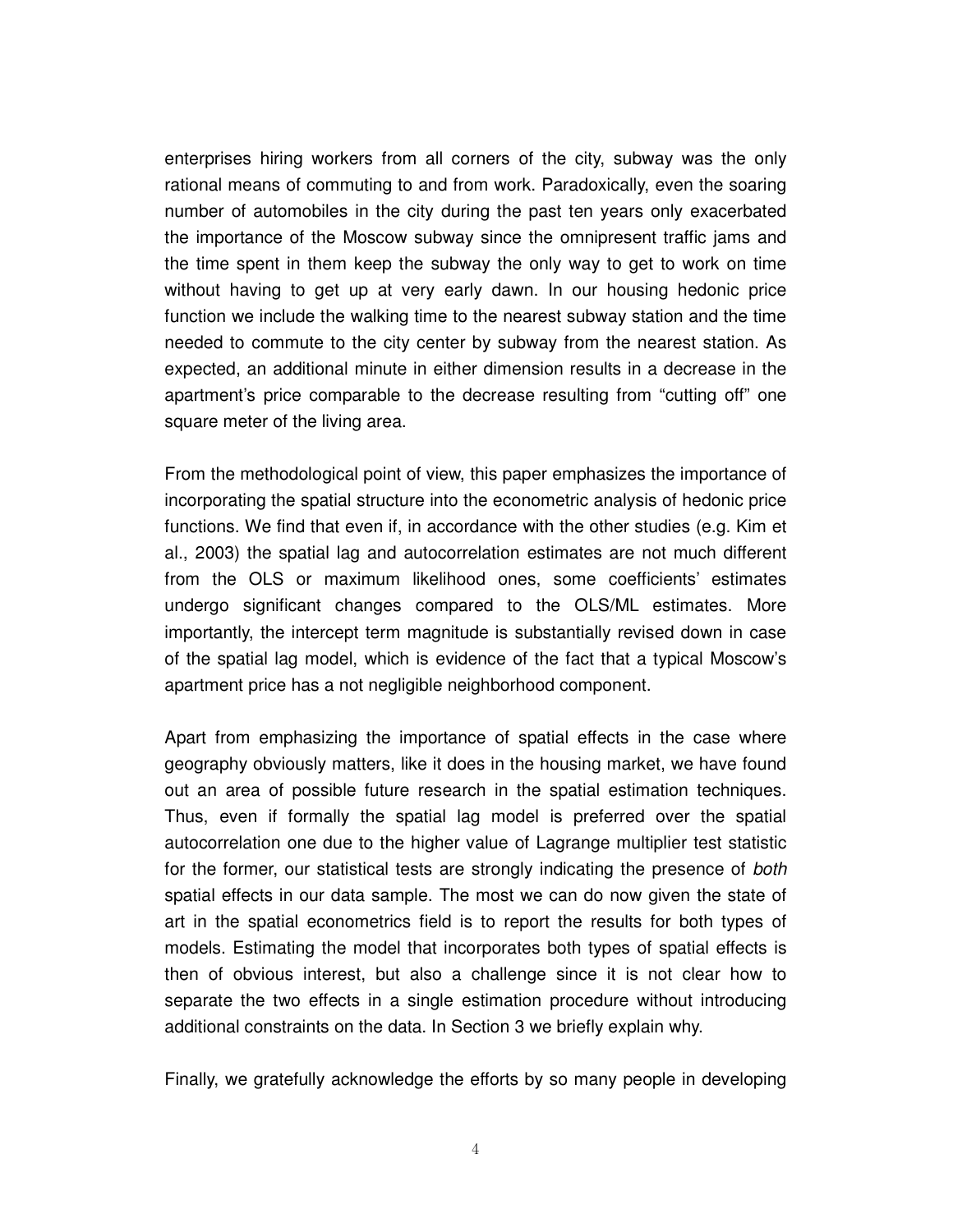and maintaining the open source R software project (http://cran.r-project.org/) that we used together with GeoDa (another open source software) and Stata for the estimation procedures done for this paper.

### **2. Data**

The data at our disposal comes from the Rambler Internet search engine in Russia, its real estate section (orsn.rambler.ru). Along with Yandex (www.yandex.ru) Rambler is one of the two major search engines on the Russian Internet. Its real estate section allows one to search for real estate entities according to several criteria such as the city (Moscow and St. Petersburg being the major two cities in Russia) and apartment characteristics such as the price, number of rooms, type of balcony etc.

There two major apartment types in Moscow are apartments in the newly constructed houses (*novostroyki*) and apartments in the houses that have already changed hands at least once (*vtorichnyy rynok or secondary market*). We are concentrating on the secondary market apartments since they are most representative of the Russian middle class compared e.g. to the elite apartments or stand-alone houses located in the guarded compounds. The newly constructed houses are excluded from the sample since prices for the apartments in these houses start getting quoted long before the construction of the apartment house is finished, very often getting revised either way after the house actually materializes and its apartments starts getting traded in the market.

We started with a Moscow sample of more than three thousand observations on the apartments whose size was reduced to 1125 as a result of excluding the obvious outliers and observations with missing attributes. Below is the list of attributes we have considered:

- 1) Living area
- 2) Kitchen area
- 3) Number of rooms in the apartment (typically one to three)
- 4) The floor the apartment is in (first floor is the ground floor)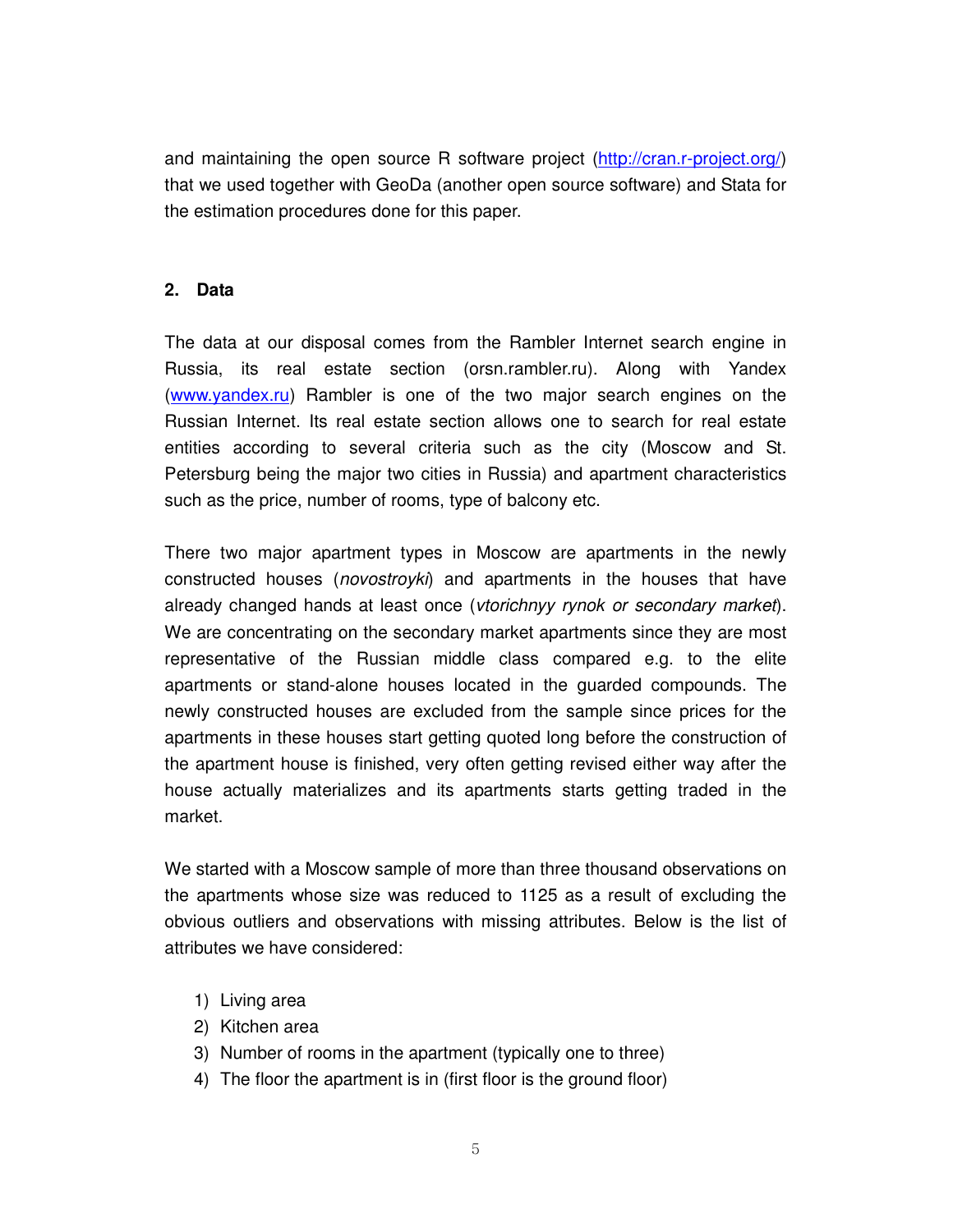- 5) The total number of floors in the house
- 6) First-last floor (a dummy)
- 7) Type of the apartment house (four types)
- 8) Distance to the nearest subway station
- 9) Distance to the city center
- 10) Bathroom type (toilet separately from the bath tub/shower)
- 11) Type of balcony

While the choice of the living area of the apartment as one of the attributes is rather obvious, that of the kitchen area is not. The kitchen in Russian houses is special since traditionally in the Soviet times and very often now the kitchen quite often assumes the role of a communication parlor. In that way kitchen in the Russian apartment is not just a place to cook meals, which makes it very different from kitchens in the other countries such as e.g. Korea where kitchen is exactly what it is supposed to be—a cooking place, very often not even being a separate room. This is why we believe the kitchen floor space is an important apartment attribute in Russia.

As mentioned above, the typical range of the amount of rooms in the Russian apartments is from one to three, with the four- or five-room apartments being considered as somewhat luxurious. The important characteristic of an apartment is the floor it is on (to avoid confusion, we will refer to the ground floor as the first floor). While hardly making sense in the developed part of the world, definitely back in the Soviet Union days and very often nowadays, almost nobody wanted to live on the first or the last floor, the reason being water supplies problems in these two cases. While the stories in between the first and the last floor did not experience these problems, the first and the last ones did. This is why we included a dummy that is equal to one if the apartment is located on the first or the last floor. The total amount of stories in the building is also included in the set of apartment attributes since typically buildings with more stories were also of better quality. For example, the famous Stalin high-rise buildings (also popularly known as *wedding-cake buildings* among expatriates) are of much better quality compared to the Khruschev-built five-storey houses whose main purpose around fifty years ago was to house as many families as possible.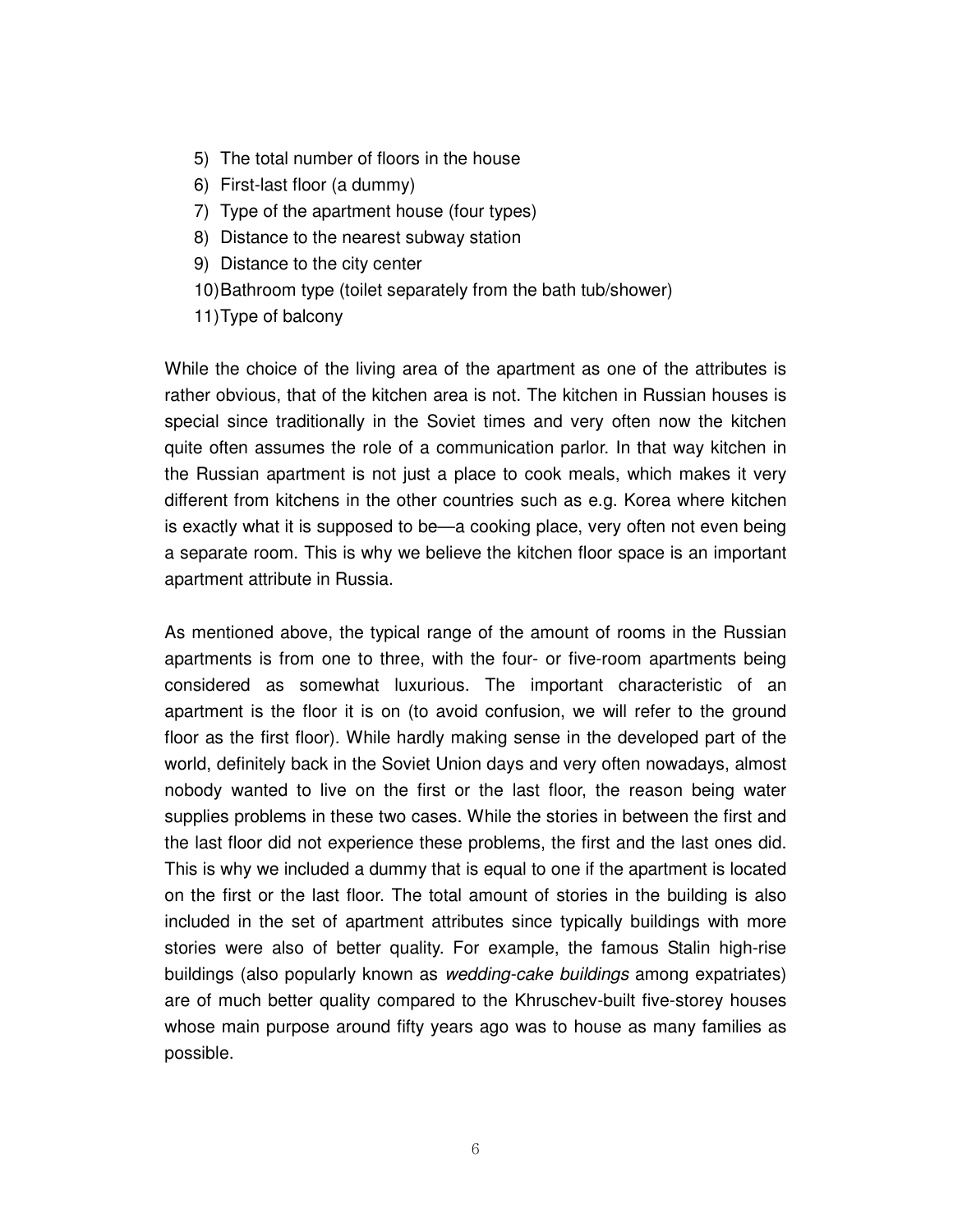We have five house types available in our sample: block, brick, monolith, panel and Stalin-type. Stalin-type houses were typically constructed a long time ago (first houses of this type started to appear in 1930-s) and therefore water pipes are often in a poor state or even in need of replacement. On the positive side, apartments in these houses have high ceilings, are rather spacious and are reasonably soundproof. The block- and panel-type houses are constructed according to similar technologies in the sense that they consist of the uniform elements such as blocks or panels. However, the panel-type houses do not allow for re-planning of the walls inside the apartments and have been often built during Khruschev time when quantity of housing was more of a priority compared to quality<sup>2</sup>. Brick houses are considered to be of better quality, but similar to the Stalin-type houses that were also constructed a long time ago. Finally, the monolith houses are now starting to dominate the housing market in Moscow and other major Russian cities. Due to the specific technology these houses allow for both almost free re-planning capabilities inside the apartment and have no seams through which sounds or even water can penetrate either from the outside or from the adjacent apartments, a problem many panel and block-type houses are infested with.

Even if Moscow has undergone visible economic transformation during the past twenty years, subway remains the major means of transportation in the city notwithstanding the rapidly increasing amount of cars in the city. For that reason, distance to the nearest subway station is an important apartment characteristic since it is directly related to the amount of time muscovites have to spend every day commuting to and from work. For the time being, there are 176 subway stations in Moscow, of which 132, or 75%, are covered by our database.

We employ two subway-related variables in our study—"distance to subway" measured as the amount of walking time in minutes to the nearest subway station and "distance to center by subway". The latter variable is measured as the smallest amount of time needed to commute from a subway station to the "Alexandrovskiy Sad" subway station, which is located literally under the Kremlin walls. We used the interactive map on http://www.metroway.ru/ in order to find that shortest time. We also believe that this way of measuring the extent

l

<sup>2</sup> The infamous Khruschevka*'*s or Khruschev-time houses are notorious among Russians for low level of comfort and almost no sound isolation.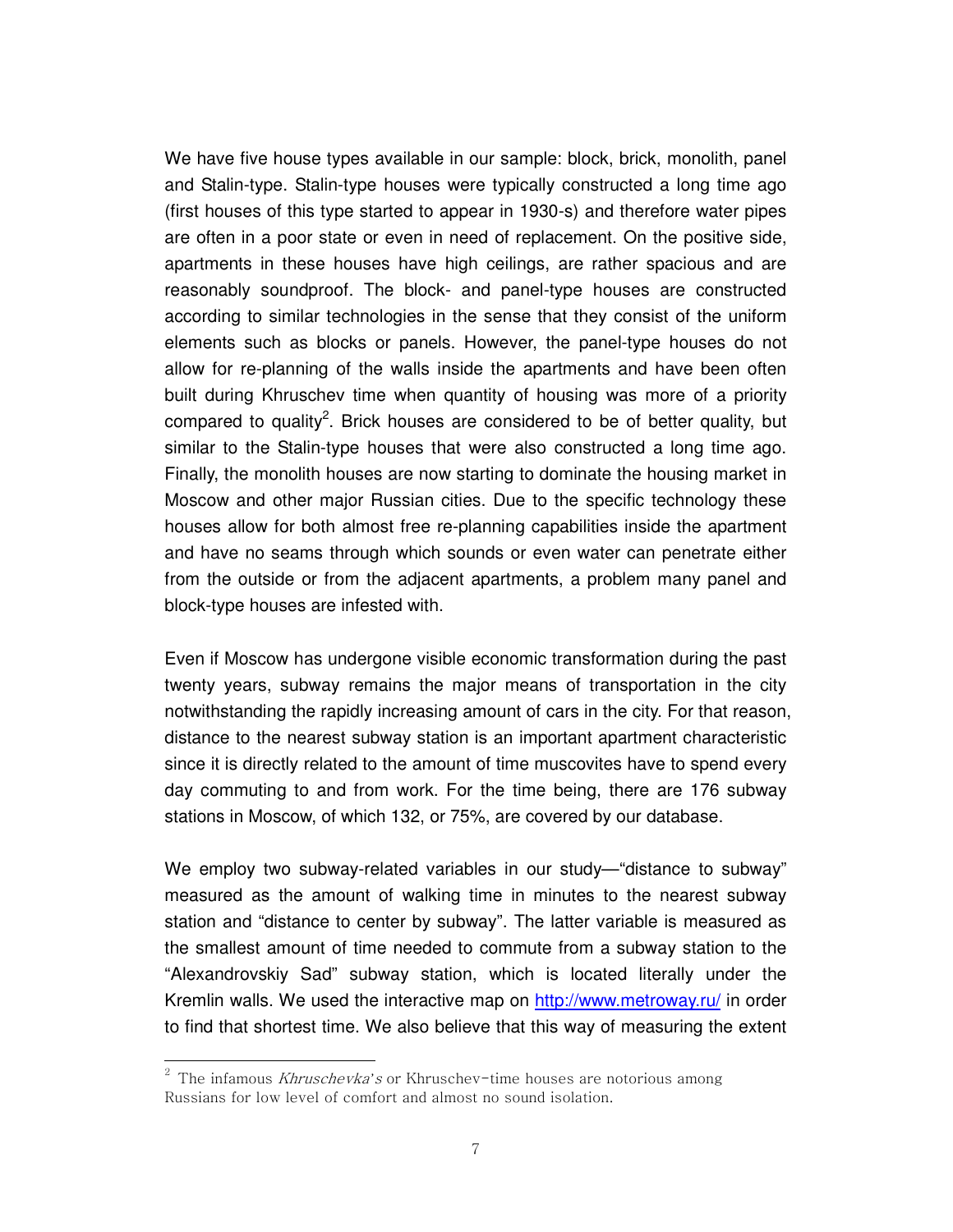of remoteness from the city center is superior to the geographical distance measurement for the obvious reasons of traffic jams and the high degree of reliability of the subway in terms of commuting time irrespectively of the time and type of the day (e.g. working days versus holidays)<sup>3</sup>.

Bathrooms in the Moscow apartments are either separated (the toilet bowl and the shower/bathtub are located in two separate rooms) or combined. Since traditionally apartments where the toilet seat was located in a different room than the shower/bath tub were considered to be more preferable, we expect to find a positive effect of the "separatedness" of the bathroom on the apartment price. Our balcony dummy is equal to one if the balcony is glass-insulated, also with the expected positive effect. Table 1 summarizes the data sample at our disposal.

l

 $^3$  In several cases where two subway stations had exactly the same names being located on two different lines in very close proximity to each other, an average time to Alexandrovskiy Sad was taken (Arbatskaya, Byelorusskaya, Kiyevskaya, Kitay-gorod, Komsomolskaya, Kuntsevskaya, Kurskaya, Novokuznetskaya, Paveletskaya, Smolenskaya, Taganskaya, ).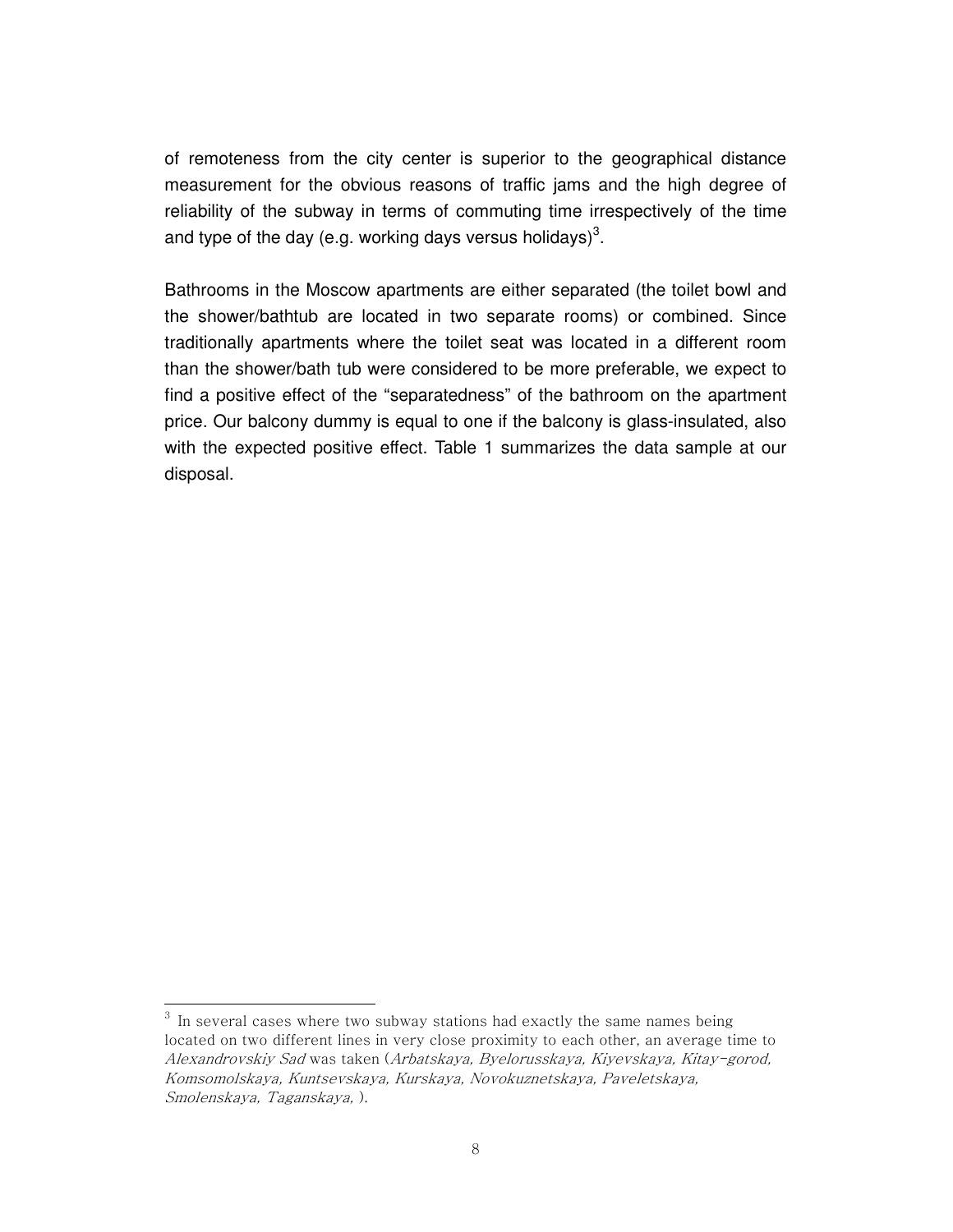### **Table 1: Descriptive statistics of the characteristics of Moscow apartments Correlation tables**

| Variable Name                  | <b>Mean</b>    | St.Dev. |
|--------------------------------|----------------|---------|
| Price (Rb, \$1~25Rb)           | 4804880        | 6462290 |
| Living area, sq.m.             | 46.2           | 27.5    |
| Kitchen area, sq.m.            | 10.23          | 4.92    |
| Floor                          | $\overline{7}$ | 4.74    |
| Total number of floors         | 12             | 5.9     |
| Number of rooms                | 2.6            | 1.6     |
| Time to subway,<br>min         | 15             | 12.3    |
| walk                           |                |         |
| Time to center,<br>min         | 25             | 9.5     |
| subway ride                    |                |         |
| First/last floor apartment,    | 206            |         |
| number of observations         |                |         |
| Separated toilet / bath        | 889            |         |
| number<br>tub,<br>0f           |                |         |
| observations                   |                |         |
| Insulated veranda,             | 514            |         |
| number of observations         |                |         |
| Block, number<br>of            | 46             |         |
| observations                   |                |         |
| number<br>Brick,<br>0f         | 341            |         |
| observations                   |                |         |
| Monolit, number<br>of          | 166            |         |
| observations                   |                |         |
| Stalin,<br>number<br><b>of</b> | 87             |         |
| observations                   |                |         |

Total number of observations: 1125

In our sample, the average price of a Moscow apartment is in the area of \$200,000, mostly represented by the mostly widespread panel houses. In this way in our study we are concentrating on the middle class segment of the housing market excluding luxury apartments and the newly built apartment houses. Kitchen on average constitutes around a quarter of the total living area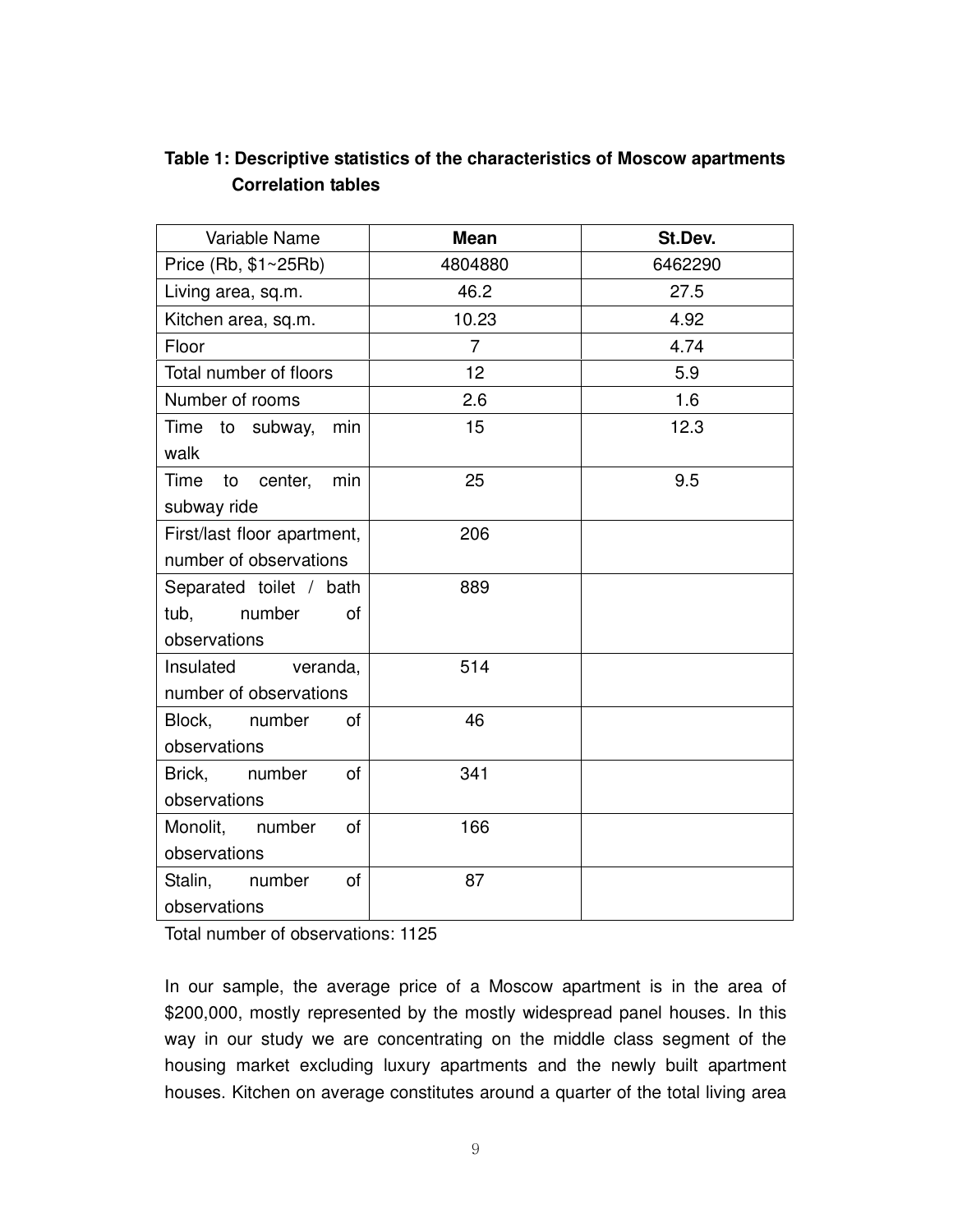with the latter averaging 46 square meters. An average apartment in our sample is located in the middle store of the typical multi-storey building that on average has twelve floors. Two to three rooms would represent a typical Moscow apartment according to our sample. A twenty minutes subway ride would be enough for a muscovite to get to the city center, but he or she would need an additional fifteen minutes to walk to that subway station. Around one-fifth of our apartments are unfortunate to be located on the first or the last floor, which we expect to produce a negative influence on the apartment price. Around 80% of the apartments are boasting separated toilet seat and the bath tub, representing the traditional preference for such separation. Finally, around one-half of our apartments are enjoying an insulated veranda (winters in Moscow can be very cold!)

In general, we believe our sample is representative both in terms of the quality characteristics of a typical Moscow middle class apartment as well as geographically. The figure below demonstrates the geographical distribution of the apartments in our sample (the map is representing apartment centroids taken to be the nearest subway stations).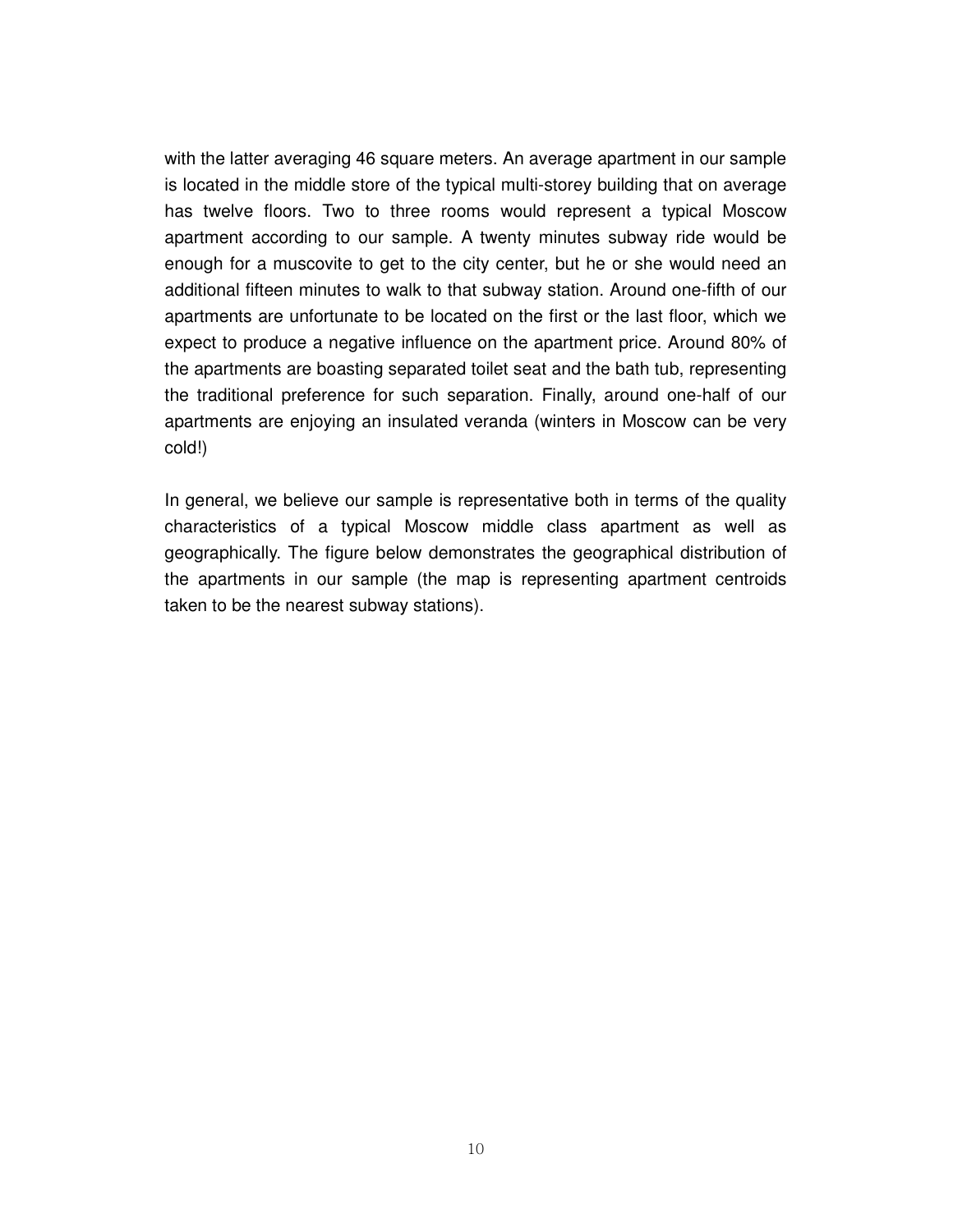



### **3. Theoretical Framework**

The starting point of our analysis is the hedonic price function of a multi-attribute apartment formulated in a seminal paper by Rosen (1974). The price of a house in the hedonic price function framework is a function of its quality characteristics as well as of those of the neighborhood:  $P = f(X_s, X_n) + \varepsilon$ , where  $X_s$  is the

vector of the apartment's characteristics such as the living area or the number of rooms and *X<sup>n</sup>* is the vector of characteristics of the neighborhood (in our study distance to the nearest subway station and subway commuting time to the city center). All in all, we employ fourteen characteristics in this study.

Consumers maximize their utility that is a function of the apartment composite good  $X = (X_s, X_n)$  subject to the constraint  $I = C + P(X)$  where *I* is income,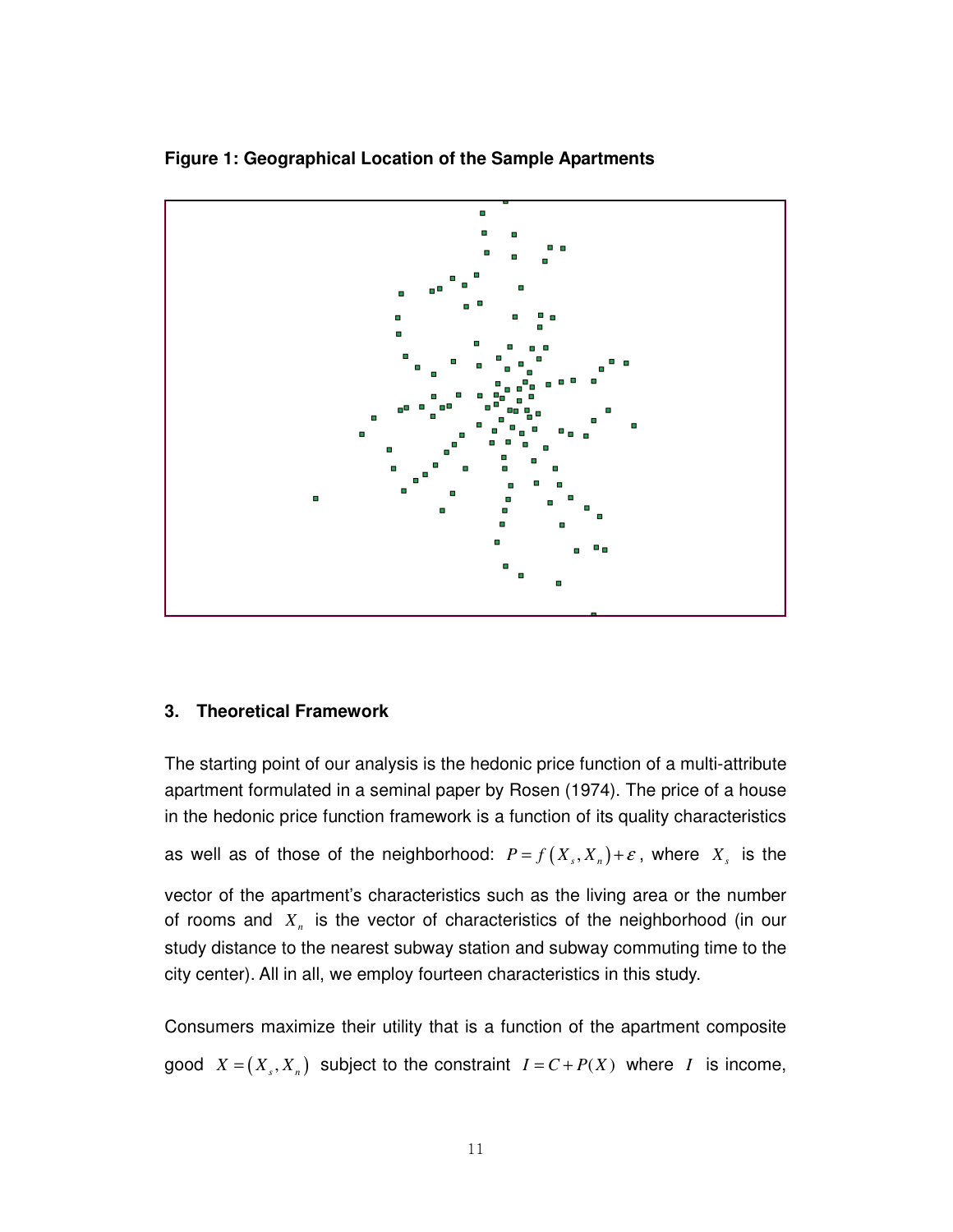$C$  is a numeraire commodity and  $P(X)$  is the price of apartment  $X = (X, X_n)$ . The shadow price of the apartment's attributes can be then shown to be equal to the ratio of the marginal utility of the apartment attributes to that of the numeraire good:  $\frac{\partial p}{\partial t} = \frac{\partial U}{\partial x}$ / *p*  $\partial U/\partial z$ z  $\partial U / \partial p$  $\frac{\partial p}{\partial \theta} = \frac{\partial U/\partial}{\partial \theta}$ ∂ა 9∩\9 . We can then estimate those shadow prices by specifying an empirical form of the hedonic price function.

As we mentioned in the introduction section, there are two ways in which spatial effects can be added to the standard hedonic price function specification. The spatial lag model accounts for the effects of the prices of neighboring apartments by specifically adding the spatially lagged variable to the specification equation:  $P = f(X_s, X_s, WP)$ , where *W* is the spatial weights matrix.

The spatial weights matrix *W* is in general a sparse matrix with non-zero elements accounting for the neighboring units. For example,  $w_{2,5} \neq 0$  means

that the second apartment in the sample has the fifth apartment as one of its members. Theoretically there are not many indications as to which form of matrix *W* is most appropriate. The simplest form of *W* is the one whose elements are equal to unity if the corresponding apartment is neighboring the one representing a specific row, and zero otherwise. In that case the rows of *W* are often standardized so that the elements' sum in each row may be equal to one. We can then interpret the spatially lagged variable *WP* as the average price of the neighboring apartments. This is one of the approaches we are undertaking in this paper. This is also the approach that appears to be used most frequently (see e.g. Cressie, 1993). Another approach is to postulate that each apartment in the sample has a specific number of its closest neighbors, which will result in a different *W* . The problem is the choice of the appropriate number of closest neighbors. We deal with this problem in the next section. Our results are robust across the choice of the spatial weights matrices qualitatively, but not quantitatively.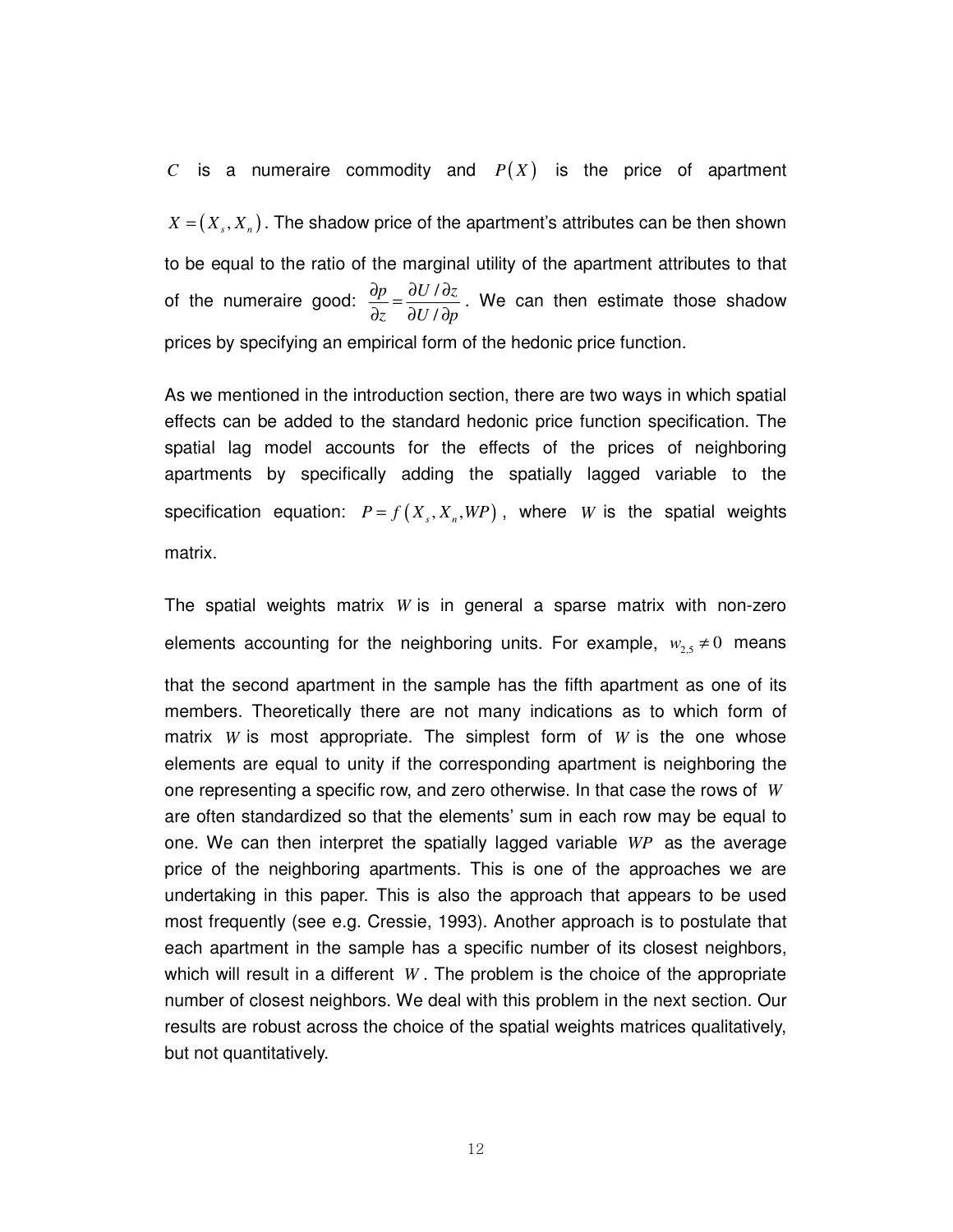The second way in which spatial effects can be taken into account is by means of the spatially correlated errors. In that case the set of independent variables remains the same, but the error process is described in a different way as follows:

$$
P = f(X_s, X_n) + \varepsilon
$$

 $\varepsilon = \lambda W \varepsilon + u$ .

where *u* is the conventional error term. Typically such a representation is representing the environment in which neighboring apartments share a particular characteristic, but the latter is not directly observable. It can be, for example, the criminal situation or the air quality (neither one is available in our sample).

The estimation for both types of the spatial dependence described above is typically done by the maximum likelihood. The problem is that if the residuals' analysis indicates that the latter are not distributed normally, maximum likelihood estimates are not appropriate. Applying the two stage least squares estimation with lagged independent variables as instruments is robust to nonnormality of errors and results in unbiased and consistent estimates (Kim et al., 2003). We do discover non-normality in the residuals, so we report both maximum likelihood and two stage least squares estimates. If the heteroskedasticity in the residuals caused by either remaining spatial dependence or any other factors is not removed after the two stage estimation, the heteroskedasticity-robust version of the two stage estimation procedure should be applied. Since in our case such remaining heteroskedasticity is indeed the issue, we apply precisely this procedure in order to obtain more efficient estimates.

As we mentioned already, the choice between spatial lag and spatial correlation model is made on the basis of the Lagrange multiplier test statistics and the "combination" tests that test for either form of spatial dependence *in the presence* of the other type of the one. One problem that could not be resolved in the framework of this study is that both forms of spatial dependence were strongly suggested by the statistical testing.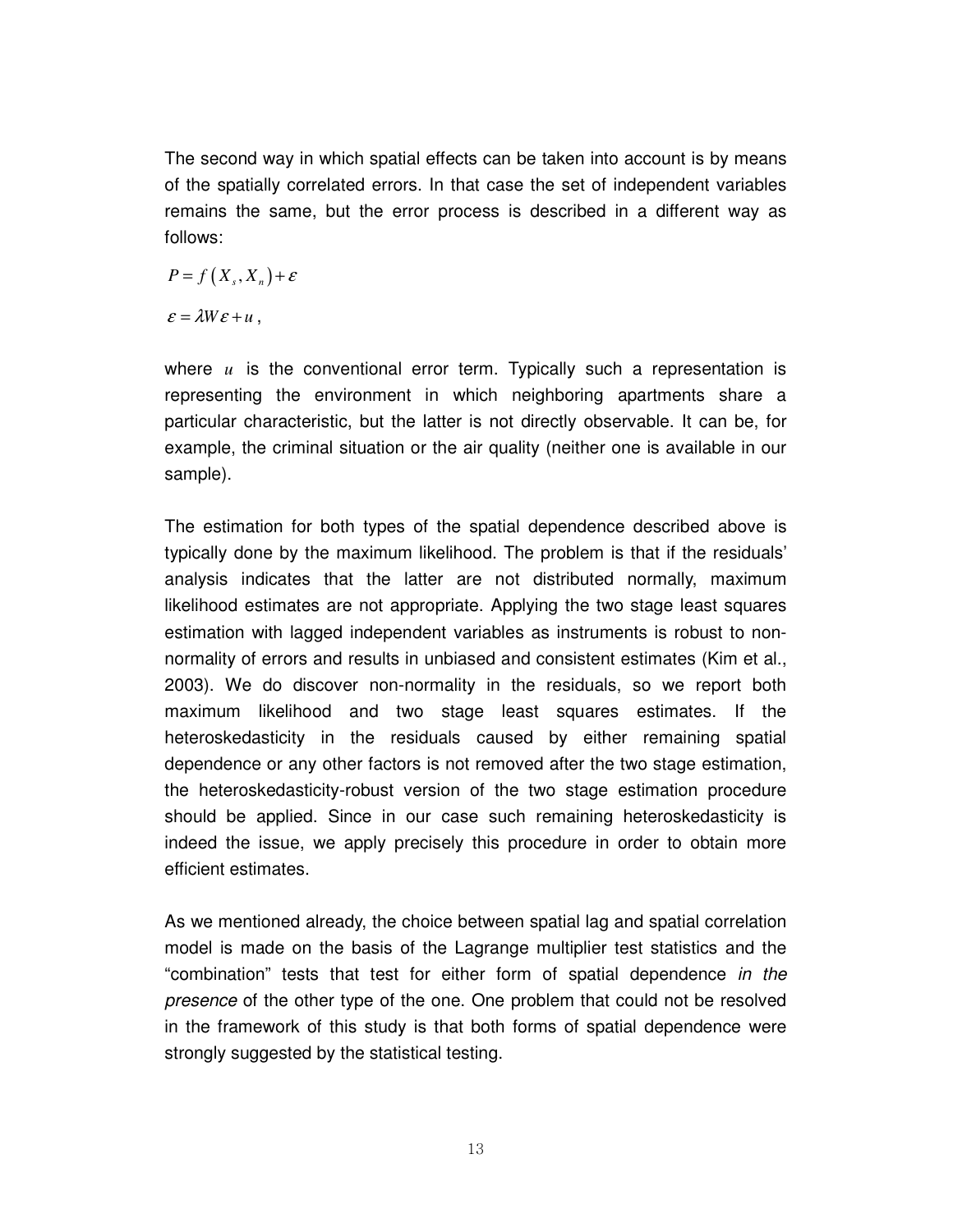The not so minor issue here is that it is not clear how to proceed with the estimation of the two effects simultaneously. Indeed, the model in question (we assume the most general form in which the spatial lag structure is described by a spatial weights matrix that is different from the one characterizing spatial correlation)

$$
\begin{cases}\ny = \rho W_1 y + X \beta + \varepsilon, \\
\varepsilon = \lambda W_2 \varepsilon + u\n\end{cases}
$$
, where *u* is normal i.i.d. (1)

Clearly, (1) can be re-written as:

$$
(I - \lambda W_2)(I - \rho W_1) y = (I - \lambda W_2) X \beta + u \tag{2}
$$

Estimating (2) is rather problematic since it is not immediately clear how to separately identify the effects of  $\lambda$  and  $\rho$ .

Resolving the issue of simultaneous estimation of two types of spatial dependence and interpretation of the results is beyond the scope of this study, but we believe it is an interesting area of future theoretical research in the area of spatial econometrics. In this study we report the results of the estimation of both types of spatial dependence.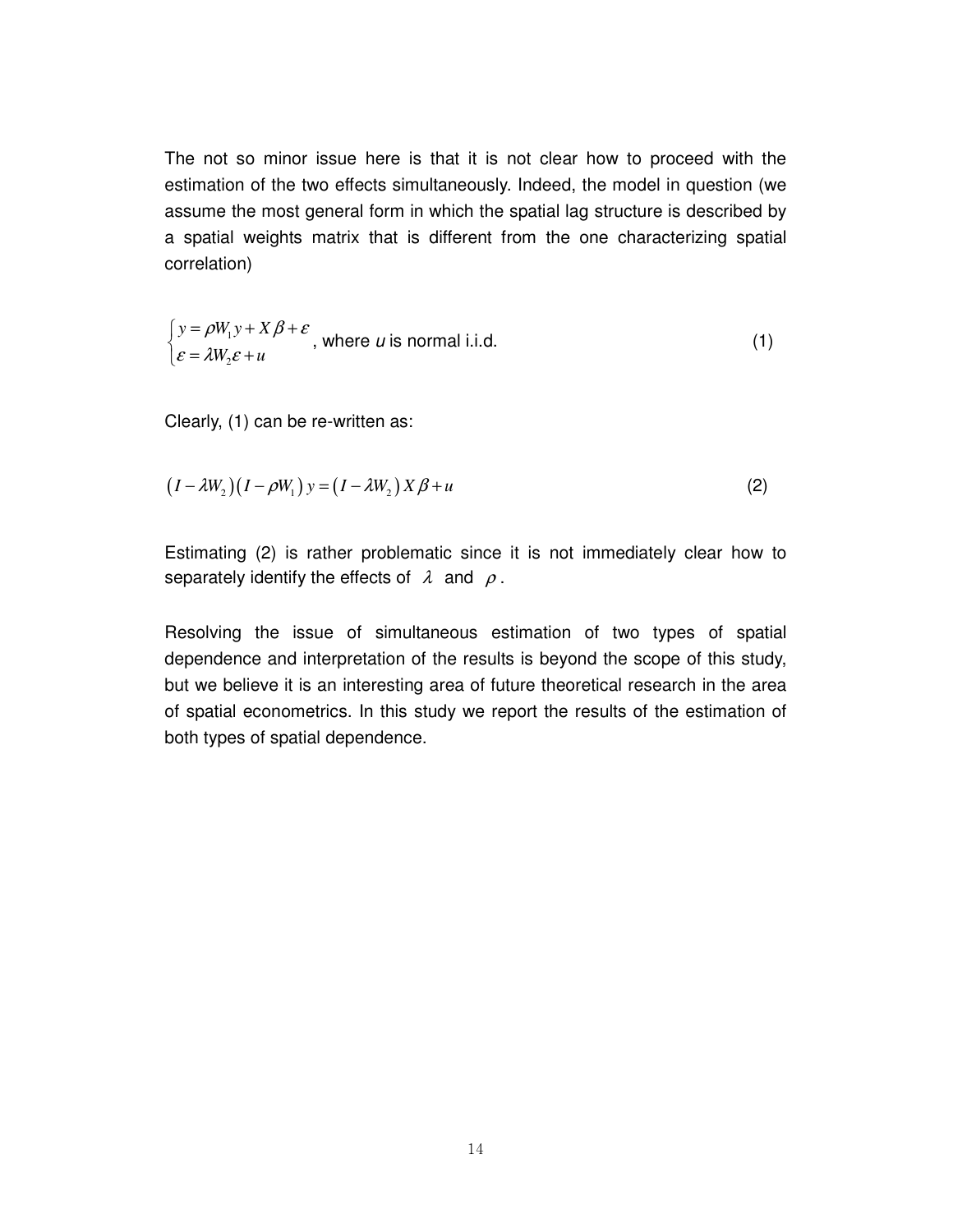### **4. Empirical Results**

### **Choosing hedonic price function specification**

Our first step will be to determine whether spatial effects are indeed present in our sample so that we know the OLS estimates of the hedonic price equation are likely to produce biased and inconsistent results. Before doing spatial diagnostics on the OLS regression, though, we first need to identify the appropriate functional form for the hedonic equation. Unfortunately, economic theory provides us with little guidance as to the functional form of hedonic price equations (Halvorsen, 1981). Since to our knowledge the spatial effects have not yet been properly incorporated into the flexible functional forms (e.g. Box-Cox transformation) our choice is between double-log, semi-log, linear-log and linear-linear specifications with respect to the dependent and independent variables, respectively.

We choose between the set of logged and not logged independent variables by running the regression collinearity diagnostic procedure developed in Belsley et al. (1980) that are based on computing the conditioning number of the matrix of the independent variables. The conditioning number is computed as a ratio of the largest eigenvalue of the matrix of independent variables to the lowest one. Values of this number above 30 indicate an unacceptable degree of multicollinearity in the independent variables. We estimate the conditioning number for our sample to be 45.76 in case of the logged values and 14.41 in case of the original values. We are therefore left with the semi-log and linearlinear specifications. Since the OLS estimates of the former produce a much higher value of R-squared (76%) compared to the latter (46%), we choose the semi-log specification of the hedonic price function as a basis for our further analysis. Table 2 below presents OLS estimates of the semi-log specification. The rightmost column of the table translates OLS estimates into the percentage increase in the apartments' price due to a unit increase in the value of one of its attributes.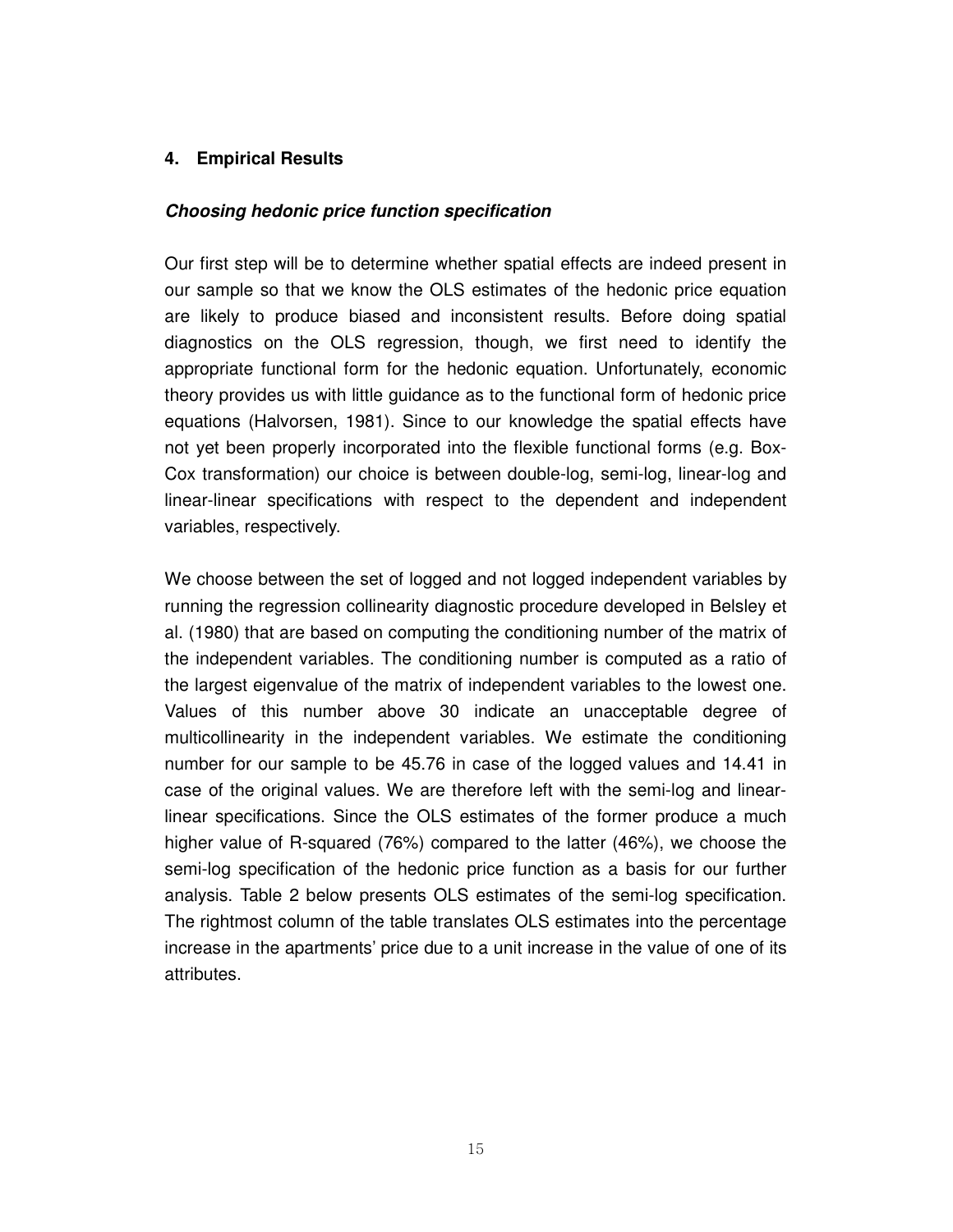# **Table 2: OLS estimates of the hedonic price equation**

Dependent variable: (log) apartment price, Rb

|                                     | Semi-Log             | Percentage               |  |  |
|-------------------------------------|----------------------|--------------------------|--|--|
|                                     | <b>Specification</b> | <b>Increase in Price</b> |  |  |
|                                     |                      | to a Unit Change         |  |  |
| Constant                            | 12.07 (0.000)        |                          |  |  |
| <b>Apartment Characteristics</b>    |                      |                          |  |  |
| Living area, sq.m.                  | 0.007(0.000)         | 0.7%                     |  |  |
| Kitchen<br>area,                    | 0.03(0.000)          | 3.05%                    |  |  |
| sq.m.                               |                      |                          |  |  |
| Floor                               | 0.002(0.4)           | 0.2%                     |  |  |
| <b>Total Floors</b>                 | 0.004(0.14)          | 0.4%                     |  |  |
| Number of Rooms                     | 0.17(0.000)          | 18.53%                   |  |  |
| <b>Neighborhood Characteristics</b> |                      |                          |  |  |
| Time to Subway                      | $-0.01(0.000)$       | $-1%$                    |  |  |
| (minutes)                           |                      |                          |  |  |
| Time to<br>Center                   | $-0.02(0.000)$       | $-1.98%$                 |  |  |
| (by<br>subway,                      |                      |                          |  |  |
| minutes)                            |                      |                          |  |  |
| <b>Apartment Structural Dummies</b> |                      |                          |  |  |
| First/Last<br>Floor                 | $-0.11(0.000)$       | $-10.42%$                |  |  |
| Dummy                               |                      |                          |  |  |
| <b>Bath</b><br>Toilet and           | 0.008(0.76)          | 0.8%                     |  |  |
| Separated                           |                      |                          |  |  |
| Dummy                               |                      |                          |  |  |
| Veranda Dummy                       | 0.05(0.03)           | 5.13%                    |  |  |
| <b>House Type Dummies</b>           |                      |                          |  |  |
| <b>Block</b>                        | $-0.07(0.2)$         | $-6.76%$                 |  |  |
| <b>Brick</b>                        | 0.17(0.000)          | 18.53%                   |  |  |
| Monolith                            | 0.18(0.000)          | 19.72%                   |  |  |
| <b>Stalin</b>                       | 0.18(0.000)          | 19.72%                   |  |  |
| <b>Regression Diagnostics</b>       |                      |                          |  |  |
| R-squared                           | 0.756                |                          |  |  |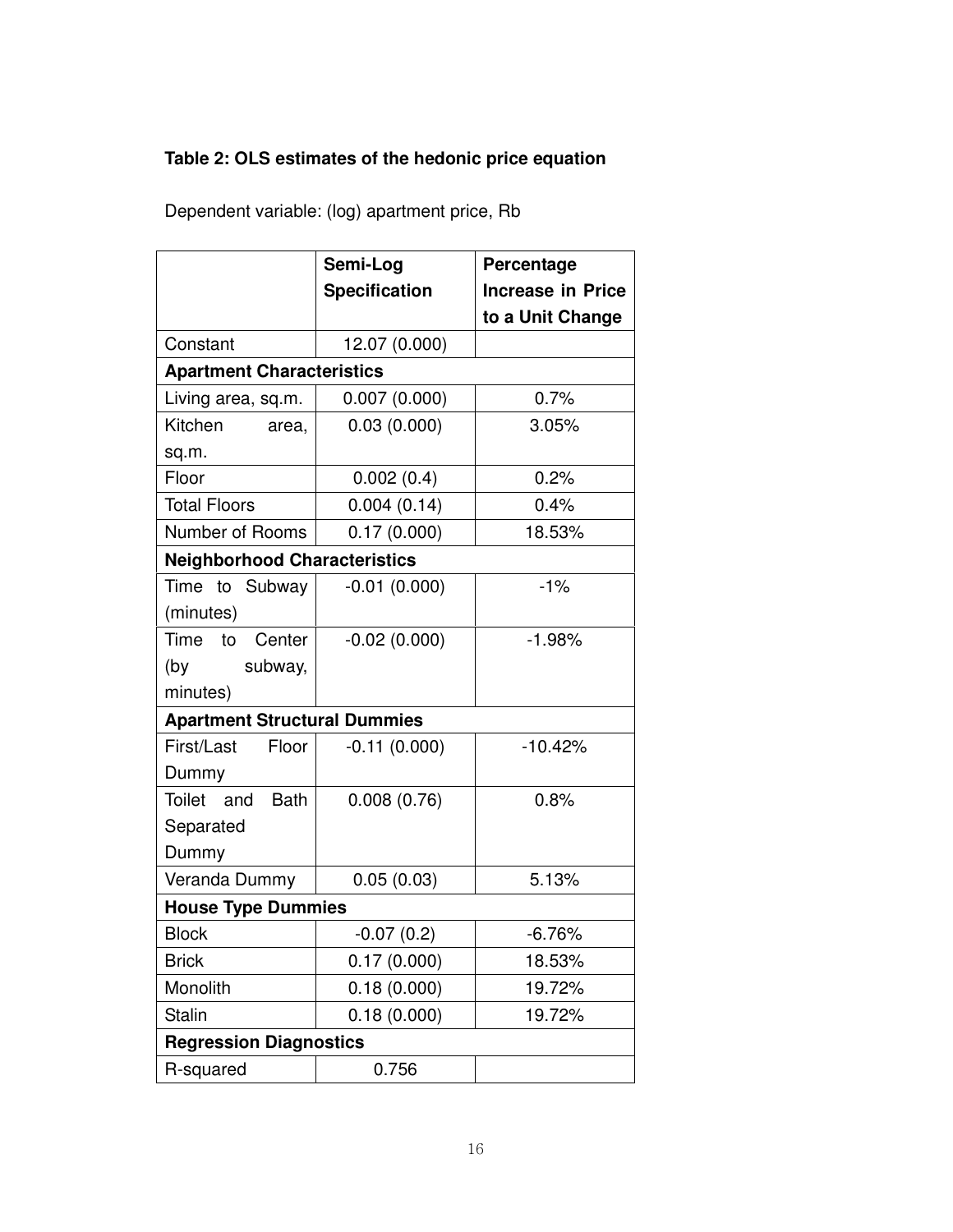| Adjusted<br>R-     | 0.752  |  |
|--------------------|--------|--|
| squared            |        |  |
| No. Observations   | 1125   |  |
| <b>F-statistic</b> | 245.22 |  |

### **Discussion of the OLS estimation results**

As mentioned already, the semi-log specification provides a more reasonable rate of fit (75%) compared to the linear-linear specification, so our discussion in this section will be based on the semi-log OLS results.

Both living and kitchen area command predictable positive and statistically significant coefficients. However, the effect of a marginal increase in the kitchen area far outweighs that of an increase in the living area, reflecting the important role kitchen has been traditionally playing in the Russian homes: an additional square meter in the kitchen raises the apartment price by 3%, while that in the living area only does that by 0.7%. The number of rooms is also producing a positive and significant effect on the apartment's price with one additional room adding 20% to the apartment's price.

With respect to the floor characteristics, only the first-last floor dummy comes out statistically significant with these apartments losing 10% in their value, reflecting the specific water supply system characteristics of the Russian construction. As long as the apartment in not on the first or last floor, the households appear not to care about the exact number of their floor or the total number of floors in the house. Neither do Moscow households appear to care whether the toilet is separated from the bathroom. However, the absence of a veranda turns out to be a significant apartment characteristic for them at 5% of the apartment's price.

With respect to the house type, brick, monolith and the Stalin-type buildings command a premium over the *Khruschevka* and block-type buildings at nearly 20% of the price reflecting the low-quality of sound isolation and general lack of prestige for the latter two types of housing. Finally, the amount of time Muscovites spend getting to the nearest subway station and the time they need to go to the city center predictably come out important with one more minute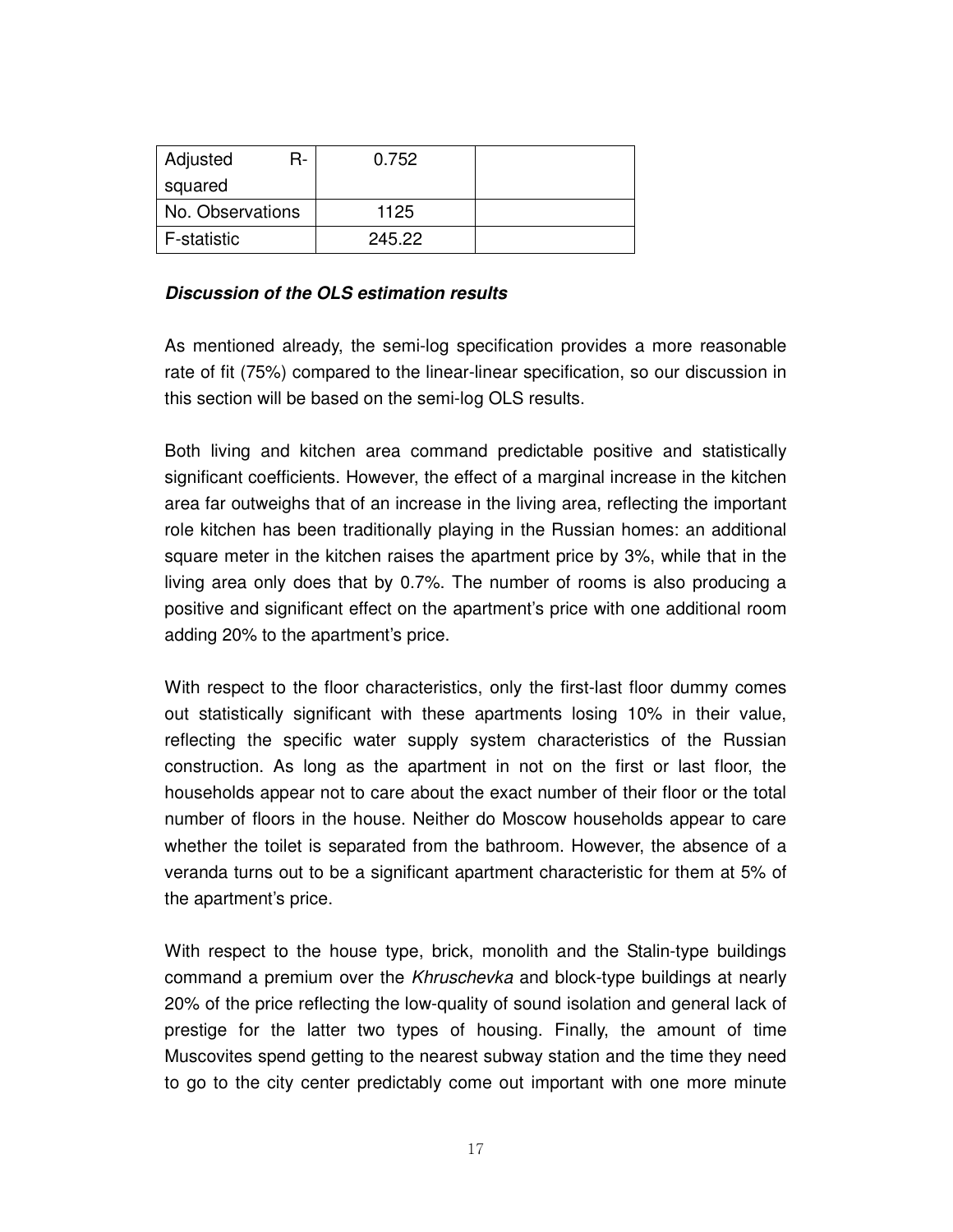diminishing the apartment's price by one and two percent, respectively.

So far the OLS results have not been counterintuitive except maybe for the fact that the separate toilet and bath do not seem to produce any significant effect on the apartments' price. However, as is well known, the OLS estimates are inconsistent in the presence of spatial errors while in case spatial lags are strongly present, the OLS estimates also become biased. For that reason we take these estimates only as preliminary evidence and proceed with the analysis of possible spatial effects in our sample.

### **Testing for heteroskedasticity of the residuals**

Both in case of the spatial lag and spatial error models the Gauss-Markov assumptions on the error terms are going to be violated in the sense that the latter are no longer homoskedastic. Indeed, in case of the spatial lag model heteroskedasticity in the residuals will be caused by the omitted variable (W\*LNP), while in case of the spatial error model the error variance varies according to location by definition. For that reason we start by finding evidence of heteroskedasticity in the residuals and then proceed with the more specific tests for spatial effects.

Both the Breusch-Pagan (Cook-Weisberg) test for multiplicative heteroskedasticity and Szroeter test for homoskedasticity against the alternative that the residual variances are monotonically increasing in the independent variables strongly suggest the presence of serious misspecifiation problems. Table 3 below presents estimation diagnostics for these tests.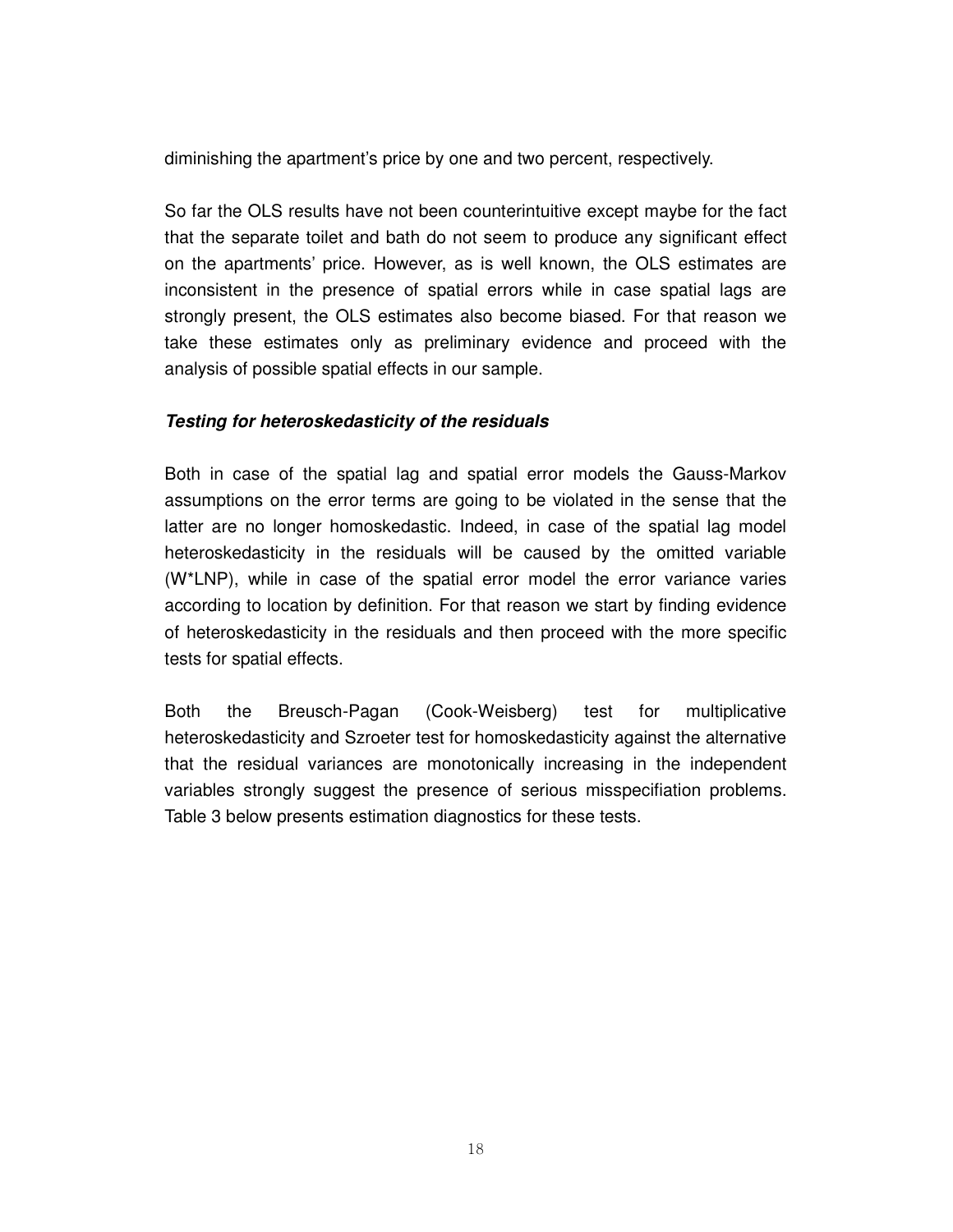## **Table 3: Breusch-Pagan and Szroeter tests for heteroskedasticity in OLS residuals**

| <b>Breusch-Pagan test</b> | Chi <sub>2</sub> (14) | p-value |
|---------------------------|-----------------------|---------|
| All 14 right-hand side    | 787.47                | 0.0000  |
| variables                 |                       |         |
|                           |                       |         |
| <b>Szroeter test</b>      |                       |         |
| Living                    | 159                   | 0.0000  |
| Kitchen                   | 218                   | 0.0000  |
| Floor                     | 47                    | 0.0000  |
| <b>Total floors</b>       | 8.6                   | 0.0033  |
| Rooms                     | 62.9                  | 0.0000  |
| Time to subway            | 6.4                   | 0.0114  |
| Time to center            | 33.5                  | 0.0000  |
| First/Last Floor Dummy    | 9.83                  | 0.0017  |
| Toilet<br>Bath<br>and     | 4.7                   | 0.0302  |
| <b>Separated Dummy</b>    |                       |         |
| Veranda Dummy             | 26.61                 | 0.0000  |
| <b>Block</b>              | 12.8                  | 0.0003  |
| <b>Brick</b>              | 20.5                  | 0.0000  |
| Monolith                  | 4.24                  | 0.0394  |
| <b>Stalin</b>             | 4.6                   | 0.0322  |

Now that heteroskedasticity in the residuals indicates the possible presence of spatial effects, we proceed with the more specific tests. In particular, we perform a series of tests in order to see whether the spatial effects are indeed present and what nature these effects are of. Since all of these tests are based on a specific distance weight matrix, we first discuss the weight matrix type most appropriate for our purposes.

### **Choosing the weights**

Most generally, there are two broad approaches to defining the weights in the spatial weight matrix *W* (LeSage and Hill, 2004). One is based on the geographical (or any other conceptual) distance between the objects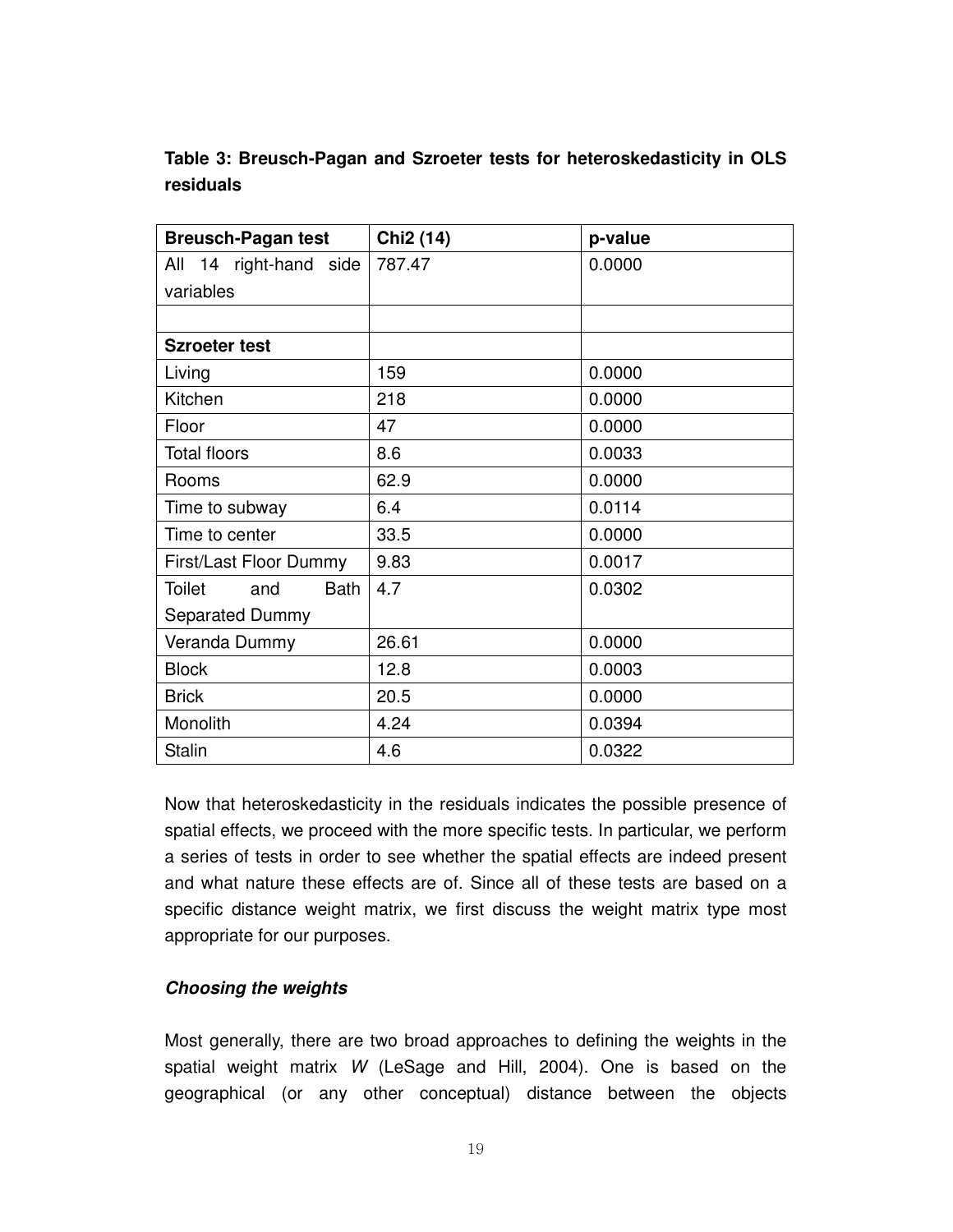(apartments in our case), while the other is more suitable for the samples where any reasonable minimum geographical distance results in too many "islands" objects with no neighbors that must be therefore dropped out of the analysis. Since visual inspection of our sample (Figure 1) does not readily provide us with an insight as to which one of the two weight schemes is the most appropriate, we proceed as follows.

We begin by computing the *W* matrix based on the geographical distance with the minimum distance within which two apartments are considered to be neighbors to be the one for which there are no "islands" in the sample. In this way we hope to avoid eliminating observations out of our analysis as well as driving the number of neighbors unrealistically high by choosing the distance to be such that everyone is everyone's neighbor. Our distance-based matrix constructed in this way contains three least connected regions with only two links, while the 19 most connected regions are connected to 149 neighbors. The average number of links is 50 with the share of non-zero links equal to 4.5%. Figure 2 below presents a distribution of apartment centroids by the number of links.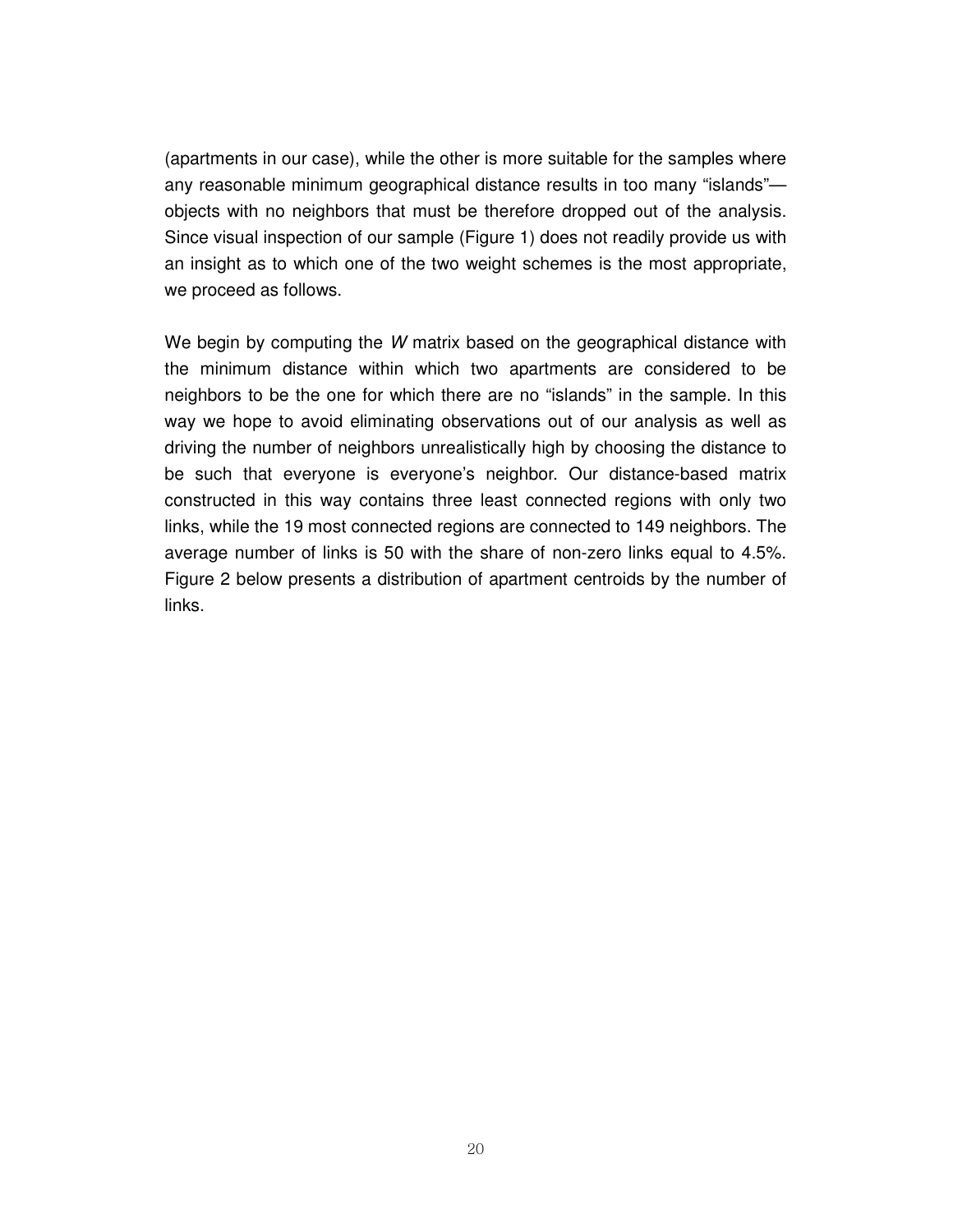

**Figure 2: The Distribution of Apartment Centroids by the Number of Neighbors** 

We do not observe any well-defined mode in the distribution above, however, we can hardly characterize it as uniform either. The advantage of matrix *W* represented by this distribution is that it has no zero-only rows, or equivalently, every apartment centroid has at least one neighbor. This is a desirable property since we do not have to keep track of the missing observations (the "island" ones) when performing our spatial regression analysis. Finally, since our distance-based matrix is a contiguity one, it is also symmetric, which we checked for.

As we mentioned, another approach to constructing the spatial weights matrix is to compute the weights on the basis of *k-nearest neighbors.* One of the advantages of this approach is that the distance-based approach applied above normally results in a rather unbalanced connectedness structure due to e.g. clustering. In order to carry out our analysis on a more balanced connectedness structure, we now postulate that each apartment in our sample has at least *k*  neighbors (which it does by definition since the number of units in our sample is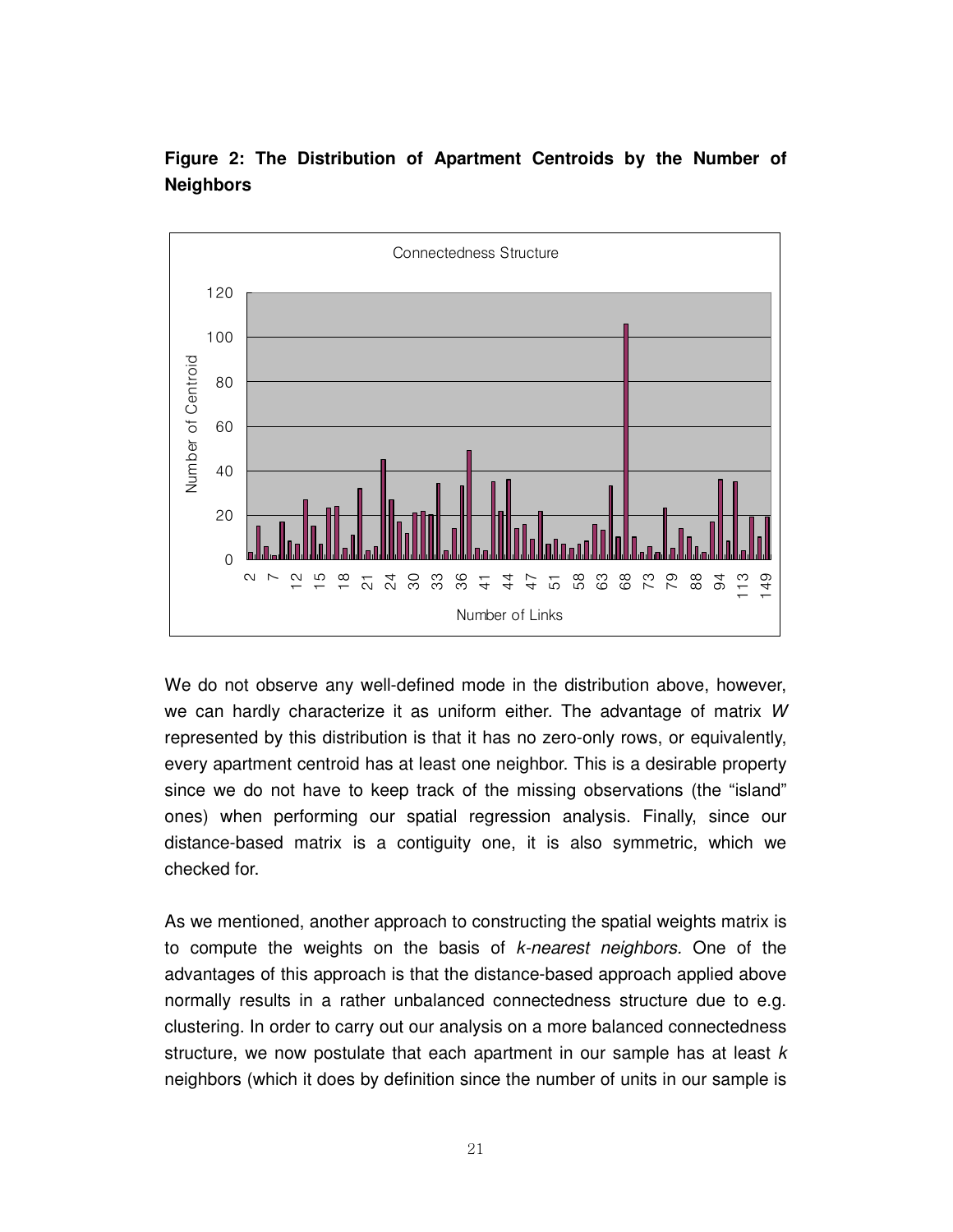far larger than five). The clear-cut advantage of this approach is that the "islands" problem is automatically removed, while the overall connectivity structure becomes balanced, although in most cases not symmetric. The biggest problem is the "right" number of the nearest neighbors. Since there is no immediately available theoretical guidance on that number, we choose it to be the minimum number of links calculated for the distance-based spatial weights matrix, namely, two. This number is one notch away from the default number of neighbors in e.g. a popular program GeoDa that we used to calculate these weights.

The percentage of non-zero weights in the k-neighbors based matrix is 0.17, which is much lower compared to the distance-based one. By construction, every apartment centroid has exactly two neighbors, but as neighbors are not defined in terms of contiguity, the spatial weights matrix is not symmetric. To reiterate, using the k-nearest neighbors based matrix allows us to avoid the problem of unbalanced connectivity structure at the expense of diminished importance of actual geographical distance.

In what follows we are going to use these two matrices in order to specifically test for the two types of spatial dependence in our data and then use the results of these tests in choosing the appropriate type(s) of the spatial regression model.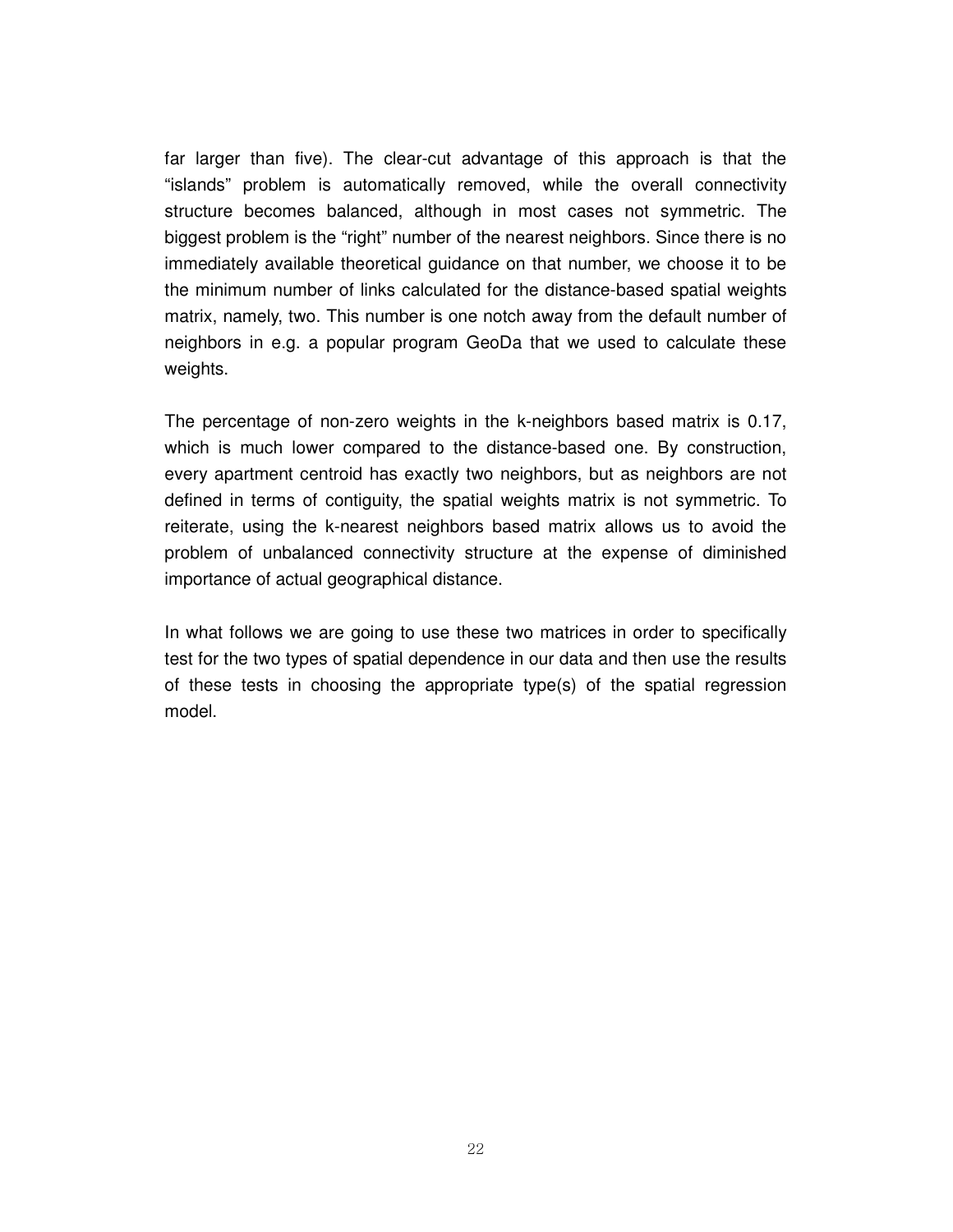### **Testing for spatial dependence**

The following table summarizes the results of five Largrange multiplier tests each one regarding a specific aspect of spatial dependence.

|                                     | <b>LM test statistic</b> | p-value |
|-------------------------------------|--------------------------|---------|
| <b>Simple</b><br>error              |                          |         |
| dependence                          |                          |         |
| Distance-based W                    | 272                      | 0.0000  |
| Nearest neighbors W                 | 161                      | 0.0000  |
| Simple spatially lagged             |                          |         |
| variable                            |                          |         |
| Distance-based W                    | 228                      | 0.0000  |
| Nearest neighbors W                 | 143                      | 0.0000  |
| dependence<br>Error<br>in           |                          |         |
| the presence of spatial             |                          |         |
| lag                                 |                          |         |
| Distance-based W                    | 115                      | 0.0000  |
| Nearest neighbors W                 | 54                       | 0.0000  |
| <b>Spatial</b><br>lag<br>in<br>the  |                          |         |
| <b>of</b><br>presence<br>error      |                          |         |
| dependence                          |                          |         |
| Distance-based W                    | 71                       | 0.0000  |
| Nearest neighbors W                 | 35                       | 0.0000  |
| <b>Joint</b><br>test<br>on<br>error |                          |         |
| dependence<br>and                   |                          |         |
| spatial lag                         |                          |         |
| Distance-based W                    | 343                      | 0.0000  |
| Nearest neighbors W                 | 197                      | 0.0000  |

**Table 4: Lagrange multiplier tests for spatial dependence** 

The first two tests in the table (simple error and simple spatial lag tests) are what their names suggest: the assumption is the data are either characterized by spatial autocorrelation or a spatial lag. The next pair of the tests are essentially elucidating the same issue except this time the possible presence of the other type spatial dependence is taken into account so that these tests are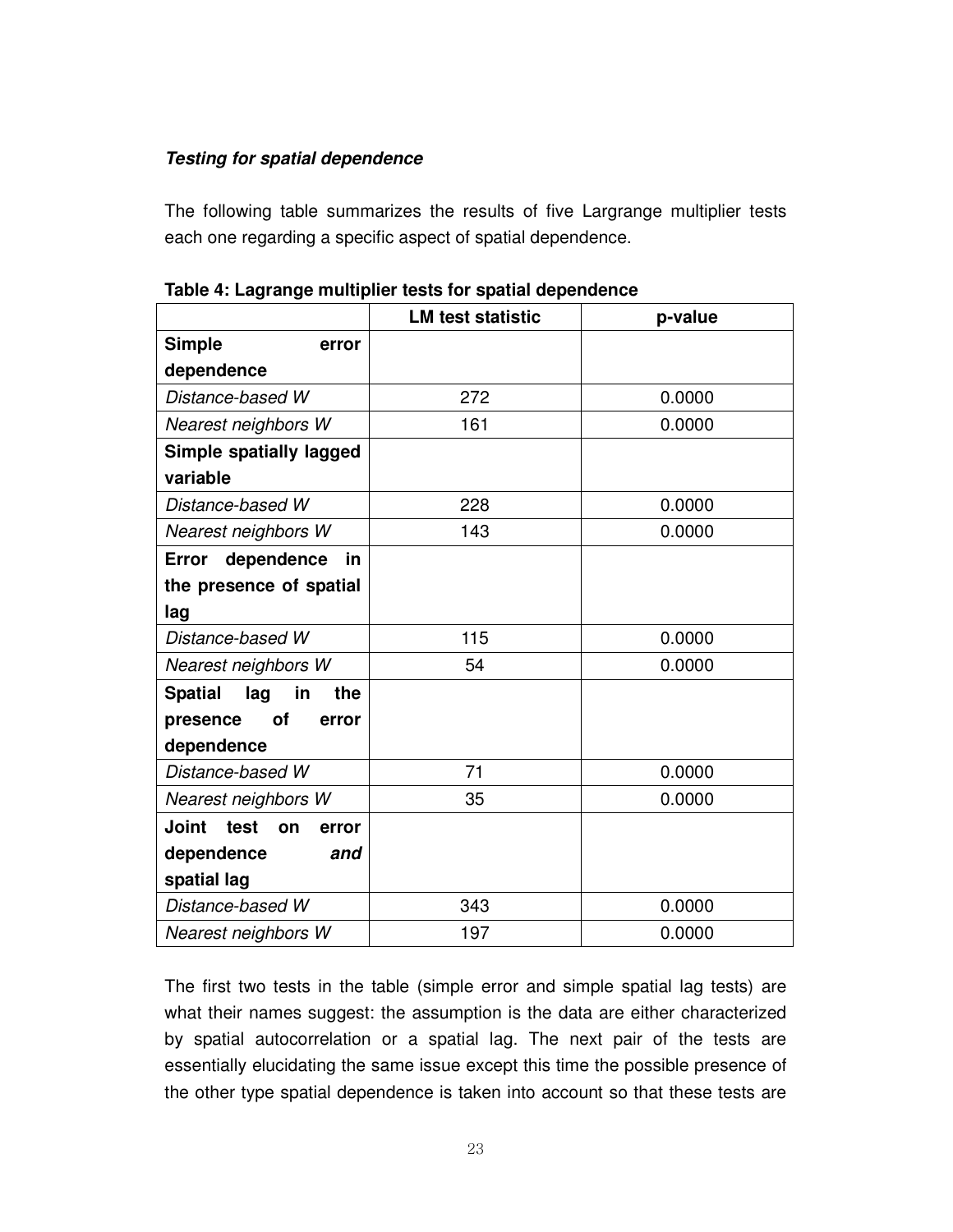robust to the presence of other type spatial effects. The final test in the table seeks to answer the question whether the most general spatial model incorporating both spatial autocorrelation and spatial lag is in fact governing the data. Finally, we have performed each one of the five tests on two spatial weight matrices whose construction was described above: the one based on geographical distance and the one based on *k* nearest neighbors (*k* was chosen to be equal to two for consistency reasons since this is the minimal number of neighbors according to the weights matrix constructed on the basis of the distance threshold).

First off, the p-value for each one of the ten tests performed was found to be equal to the machine zero (1e-16), which leaves little doubt in the fact that the spatial effects are indeed strongly present. At the same time, it is not immediately clear whether the spatial lag specification should be preferred to the spatial autocorrelation one. On the one hand, irrespectively of the spatial weights matrix *W* or the extent of the robustness of the tests the Lagrange multiplier test statistics are greater for the spatial lag specification compared to the case of the spatial error one, so that the spatial lag model appears to be more appropriate. On the other hand, the all-comprehensive test for the simultaneous presence of the two effects results in the highest value of the test statistic suggesting both spatial effects are strongly present. Besides, given the extremely low p-values for these tests one can hardly argue that the spatial lag specification indeed represents the data more adequately relative to the spatial error one. For that reason we are presenting the results of empirical estimations for the spatial error and the spatial lag model separately keeping in mind that the LM test statistics came out larger in case of the spatial lag model.

### **Spatial error/spatial lag estimation results**

Table 5 below presents the results of our estimates for the spatial lag (first three columns) and the spatial error (the last column) specifications. The two columns in the middle represent the results of two-stage estimation of the spatial lag model that deals with potential endogeneity of the spatially lagged variable *Wy*. Two-stage estimation is also robust to the non-normality of errors, which in our case is confirmed by the large values of the Jarque-Bera statistic for their normality test. The spatially lagged housing and neighborhood characteristics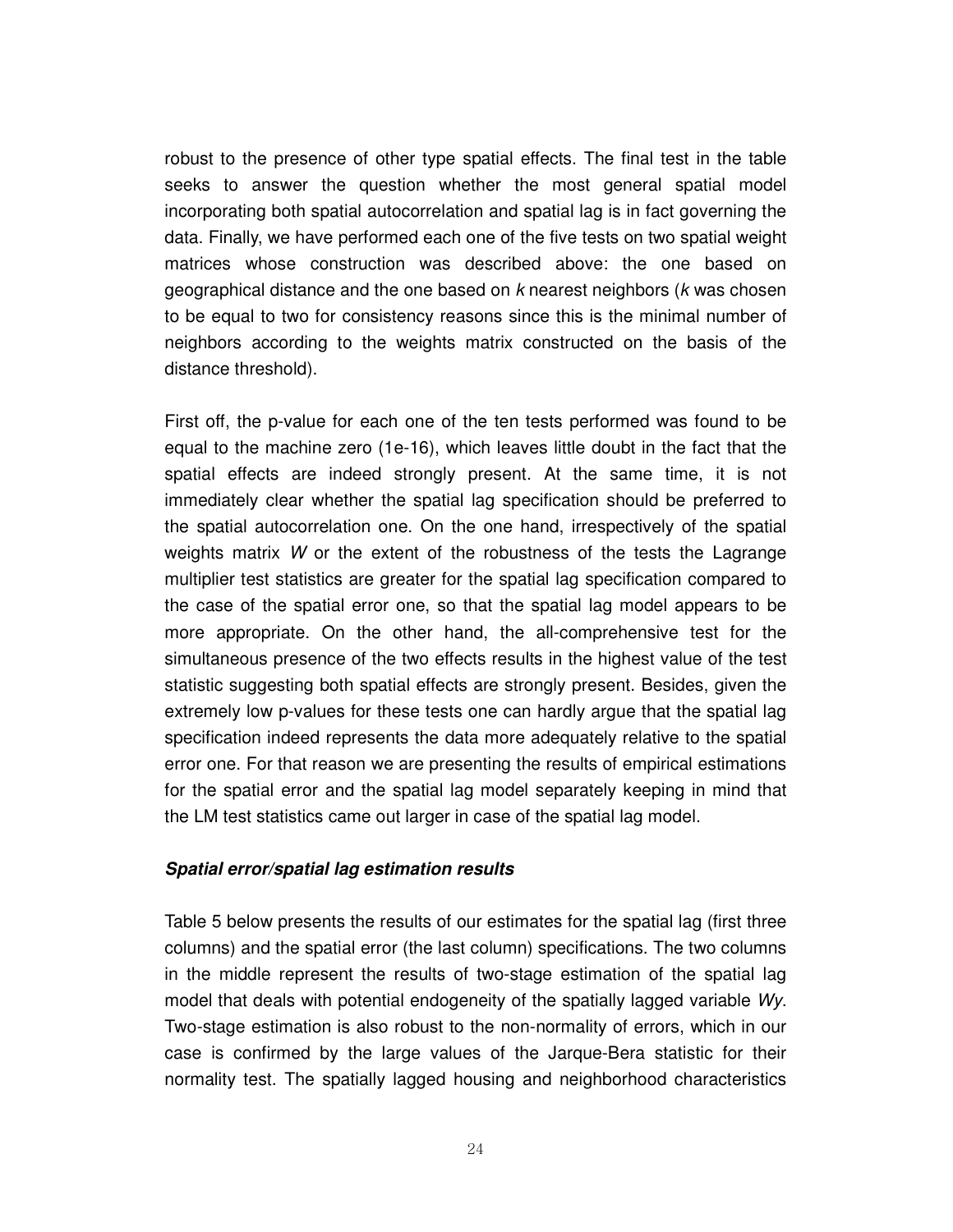(e.g. the independent variables in the hedonic model without spatial effects) are used as instruments for the spatially lagged dependent variable. The robust version of this two-stage estimation (the third column) applies heteroskedasticity correction to the coefficient estimates and their covariances in order to account for the effects of possibly remaining heteroskedasticity. Table 6 presents the same set of estimates for the case of the spatial weight matrix constructed on the basis of *k-nearest neighbors* (two neighbors in our case).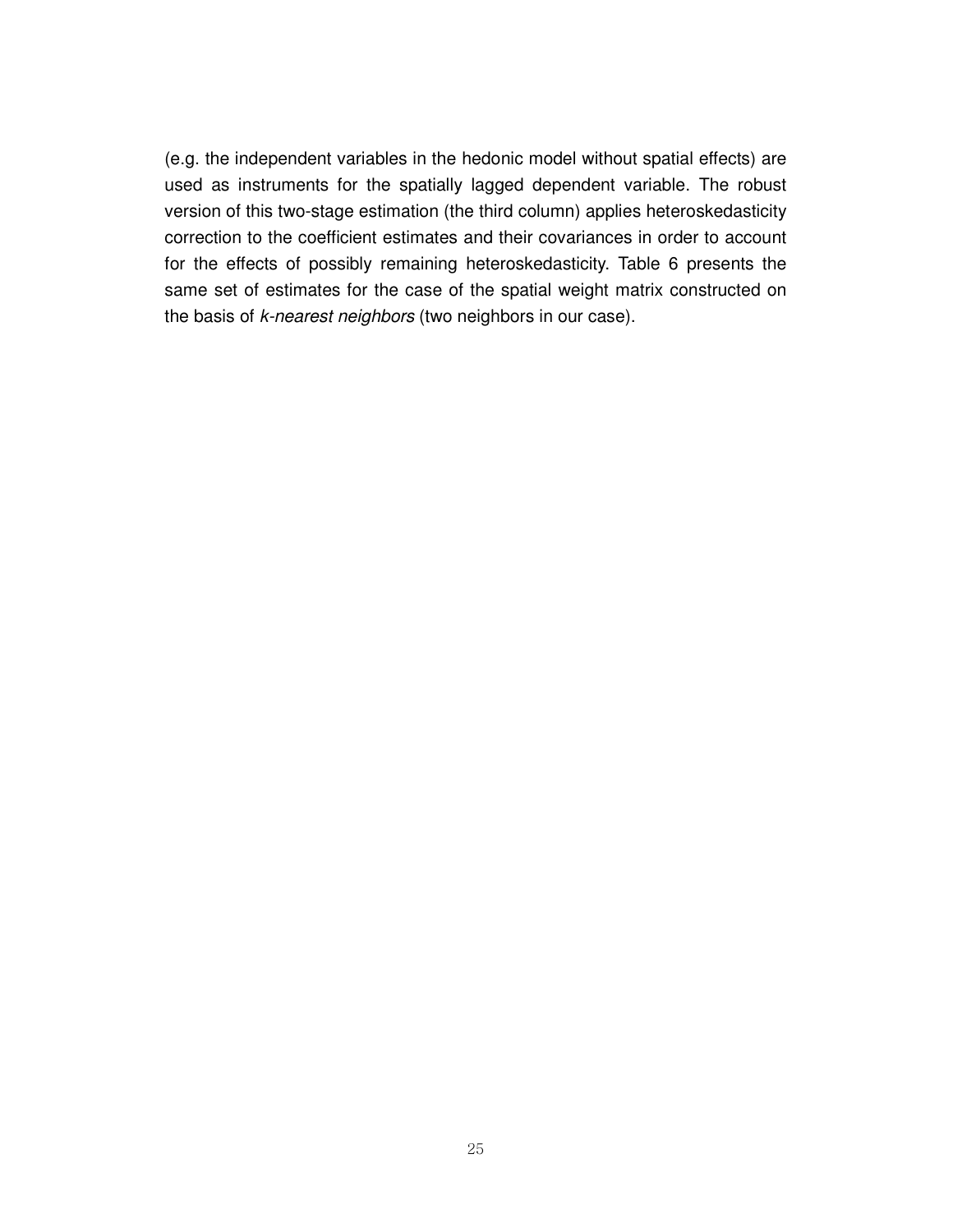|                                     | <b>Spatial Lag</b> | <b>Two Stage</b>                    | <b>Two Stage</b>   | <b>Spatial</b>     |
|-------------------------------------|--------------------|-------------------------------------|--------------------|--------------------|
|                                     | <b>Model</b>       | <b>Spatial Lag</b>                  | <b>Spatial Lag</b> | <b>Error Model</b> |
|                                     | <b>Maximum</b>     | <b>Estimation</b>                   | <b>Estimation</b>  |                    |
|                                     | Likelihood         |                                     | <b>Robust to</b>   |                    |
|                                     | <b>Estimation</b>  |                                     | Heteroskeda        |                    |
|                                     |                    |                                     | sticity in         |                    |
|                                     |                    |                                     | <b>Residuals</b>   |                    |
| Constant                            | 6.53               | 6.25                                | 6.53(0.0000)       | 12.07              |
|                                     | (0.0000)           | (0.0000)                            |                    | (0.0000)           |
|                                     |                    | <b>Apartment Characteristics</b>    |                    |                    |
| Living area, sq.m.                  | 0.007              | 0.007                               | 0.008              | 0.006              |
|                                     | (0.0000)           | (0.0000)                            | (0.0000)           | (0.0000)           |
| Kitchen<br>area,                    | 0.03               | 0.03                                | 0.03(0.0000)       | 0.03               |
| sq.m.                               | (0.0000)           | (0.0000)                            |                    | (0.0000)           |
| Floor                               | 0.003(0.22)        | 0.003(0.22)                         | 0.002(0.4)         | 0.002(0.47)        |
| <b>Total Floors</b>                 | 0.004(0.08)        | 0.004(0.08)                         | 0.005(0.04)        | 0.007              |
|                                     |                    |                                     |                    | (0.006)            |
| Number of Rooms                     | 0.16               | 0.16                                | 0.14(0.0002)       | 0.17               |
|                                     | (0.0000)           | (0.0000)                            |                    | (0.0000)           |
|                                     |                    | <b>Neighborhood Characteristics</b> |                    |                    |
| Time to<br>Subway                   | $-0.008$           | $-0.008$                            | $-0.008$           | $-0.007$           |
| (minutes)                           | (0.0000)           | (0.0000)                            | (0.0000)           | (0.0000)           |
| Time<br>Center<br>to                | $-0.006$           | $-0.006$                            | $-0.004$           | $-0.02$            |
| subway,<br>(by                      | (0.0000)           | (0.0002)                            | (0.0002)           | (0.0000)           |
| minutes)                            |                    |                                     |                    |                    |
| <b>Apartment Structural Dummies</b> |                    |                                     |                    |                    |
| First/Last<br>Floor                 | $-0.1(0.0000)$     | $-0.1(0.0000)$                      | $-0.09(0.0000)$    | $-0.1(0.0000)$     |
| Dummy                               |                    |                                     |                    |                    |
| <b>Bath</b><br><b>Toilet</b><br>and | 0.01(0.61)         | 0.01(0.60)                          | 0.02(0.34)         | 0.009(0.72)        |
| Separated                           |                    |                                     |                    |                    |
| Dummy                               |                    |                                     |                    |                    |
| Veranda Dummy                       | 0.06(0.004)        | 0.06(0.004)                         | 0.05(0.01)         | 0.05(0.01)         |
| <b>House Type Dummies</b>           |                    |                                     |                    |                    |

**Table 5: Spatial Models Estimation in Case of the Distance-Based Spatial Weights Matrix**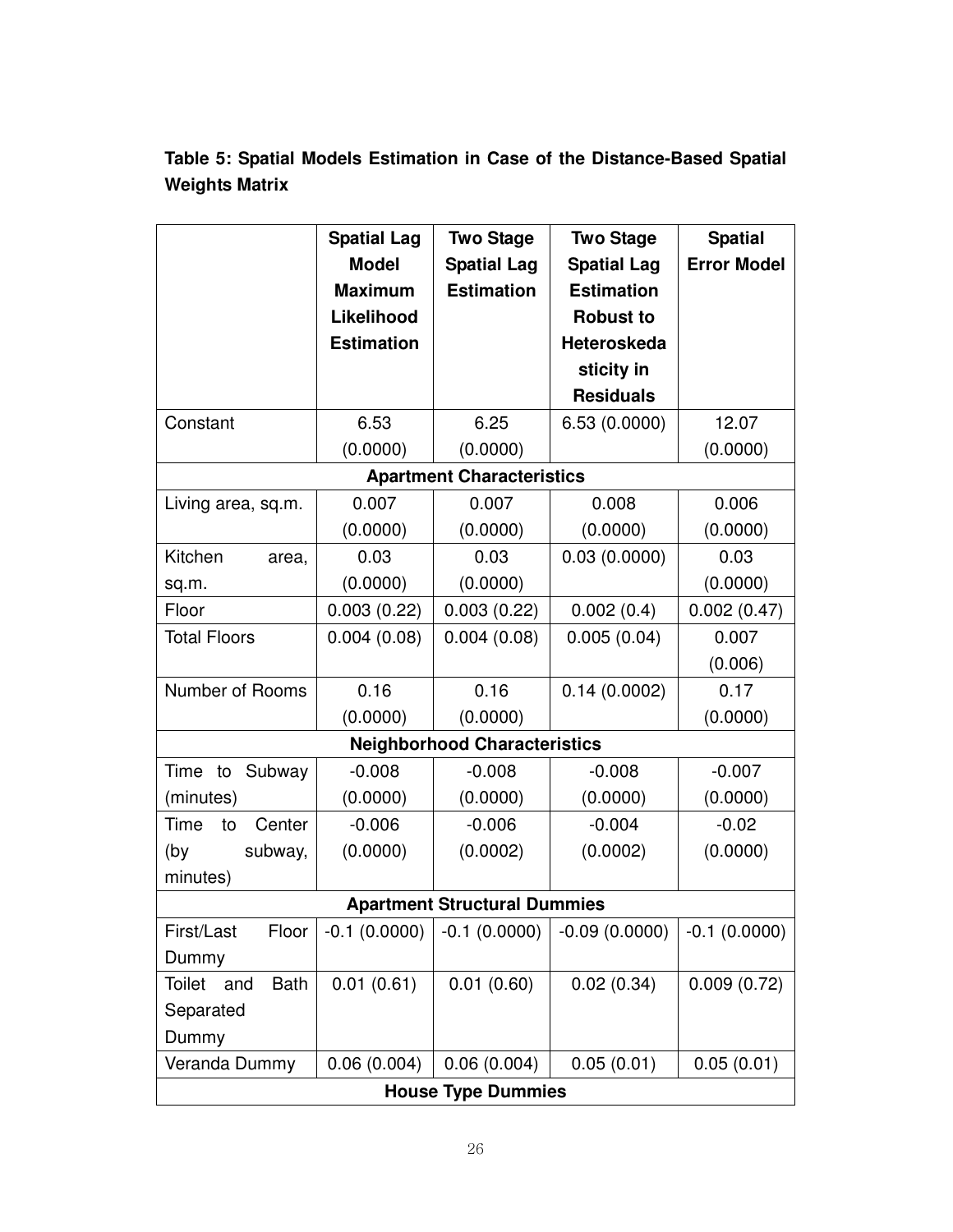| <b>Block</b>       | $-0.06(0.25)$ | $-0.06(0.26)$                 | $-0.05(0.06)$ | $-0.07(0.16)$ |
|--------------------|---------------|-------------------------------|---------------|---------------|
| <b>Brick</b>       | 0.15          | 0.15                          | 0.16(0.0000)  | 0.15          |
|                    | (0.0000)      | (0.0000)                      |               | (0.0000)      |
| Monolith           | 0.18          | 0.18                          | 0.16(0.001)   | 0.20          |
|                    | (0.0000)      | (0.0000)                      |               | (0.0000)      |
| <b>Stalin</b>      | 0.17          | 0.17                          | 0.17(0.0000)  | 0.19          |
|                    | (0.0000)      | (0.0000)                      |               | (0.0000)      |
|                    |               | <b>Estimation Diagnostics</b> |               |               |
| Pseudo R-square    | 77.94%        | 78.3%                         | 78.1%         | 78.44%        |
| No. Observations   | 1125          | 1125                          | 1125          | 1125          |
| Heteroskedasticity | 64 (0.0000)   |                               |               | 56 (0.0000)   |
| in<br>residuals    |               |                               |               |               |
| (Breusch-Pagan     |               |                               |               |               |
| test)              |               |                               |               |               |
| Rho (Lambda)       | 0.41          | 0.43                          | 0.41(0.0000)  | 0.64          |
|                    | (0.0000)      | (0.0000)                      |               | (0.0000)      |
| LM<br>for<br>test  | 6(0.01)       |                               |               |               |
| residual           |               |                               |               |               |
| autocorrelation    |               |                               |               |               |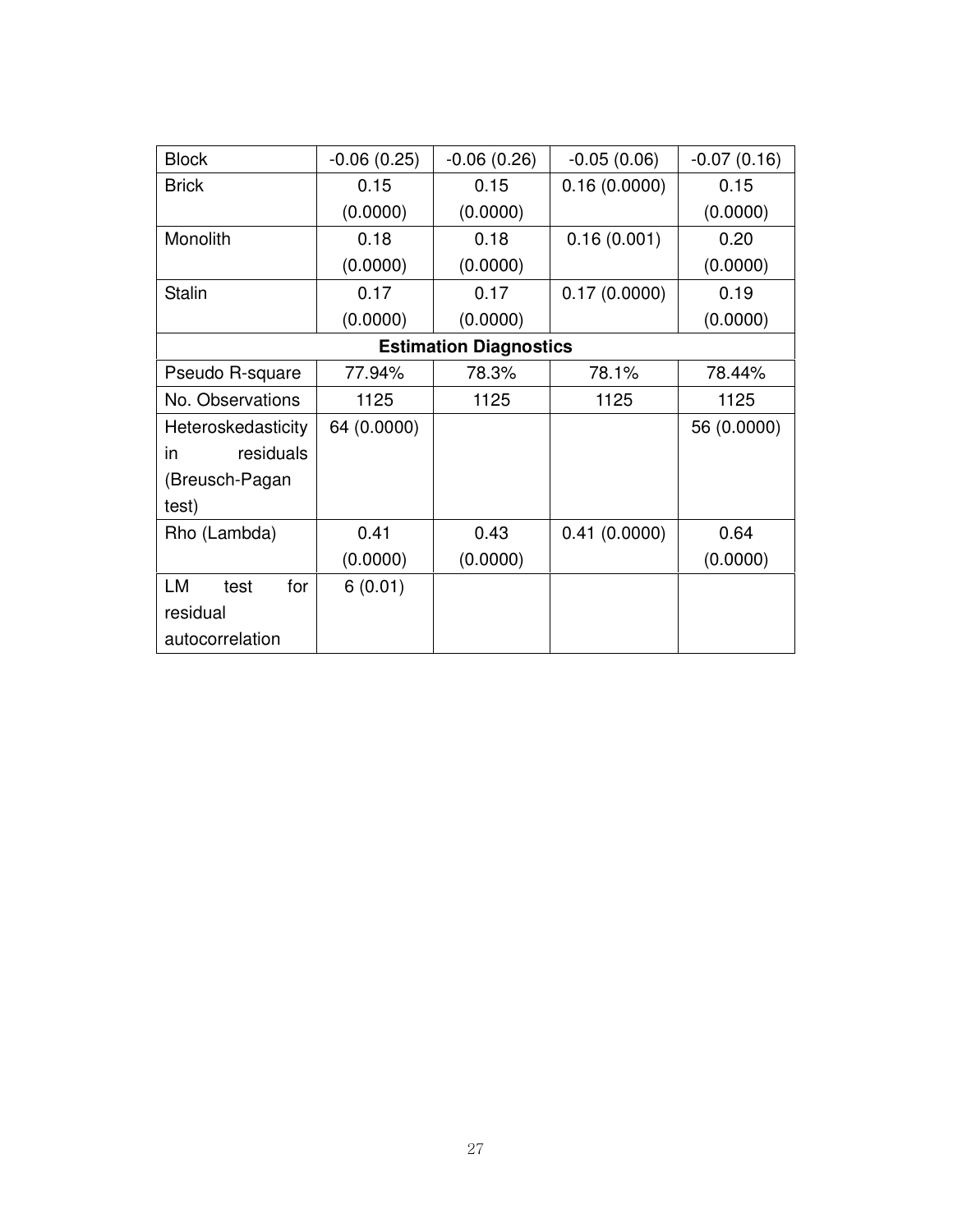**Table 6: Spatial Models Estimation in Case of the Spatial Weights Matrix Based on the Two Nearest Neighbors** 

|                                     | <b>Spatial Lag</b> | <b>Two Stage</b>                    | <b>Two Stage</b>   | <b>Spatial</b>     |
|-------------------------------------|--------------------|-------------------------------------|--------------------|--------------------|
|                                     | <b>Model</b>       | <b>Spatial Lag</b>                  | <b>Spatial Lag</b> | <b>Error Model</b> |
|                                     | <b>Maximum</b>     | <b>Estimation</b>                   | <b>Estimation</b>  |                    |
|                                     | Likelihood         |                                     | <b>Robust to</b>   |                    |
|                                     | <b>Estimation</b>  |                                     | Heteroskeda        |                    |
|                                     |                    |                                     | sticity in         |                    |
|                                     |                    |                                     | <b>Residuals</b>   |                    |
| Constant                            | 9.99               | 10.03                               | 10.38              | 12.15              |
|                                     | (0.0000)           | (0.0000)                            | (0.0000)           | (0.0000)           |
|                                     |                    | <b>Apartment Characteristics</b>    |                    |                    |
| Living area, sq.m.                  | 0.007              | 0.007                               | 0.01(0.0000)       | 0.006              |
|                                     | (0.0000)           | (0.0000)                            |                    | (0.0000)           |
| Kitchen<br>area,                    | 0.03               | 0.03                                | 0.03(0.0000)       | 0.03               |
| sq.m.                               | (0.0000)           | (0.0000)                            |                    | (0.0000)           |
| Floor                               | 0.003(0.32)        | 0.003(0.32)                         | 0.002(0.43)        | 0.002(0.37)        |
| <b>Total Floors</b>                 | 0.003(0.17)        | 0.003(0.18)                         | 0.003(0.25)        | 0.004(0.11)        |
| Number of Rooms                     | 0.16               | 0.16                                | 0.09(0.005)        | 0.17               |
|                                     | (0.0000)           | (0.0000)                            |                    | (0.0000)           |
|                                     |                    | <b>Neighborhood Characteristics</b> |                    |                    |
| Time<br>to<br>Subway                | $-0.009$           | $-0.009$                            | $-0.009$           | $-0.009$           |
| (minutes)                           | (0.0000)           | (0.0000)                            | (0.0000)           | (0.0000)           |
| Time<br>Center<br>to                | $-0.013$           | $-0.013$                            | $-0.01(0.0000)$    | $-0.019$           |
| subway,<br>(by                      | (0.0000)           | (0.0000)                            |                    | (0.0000)           |
| minutes)                            |                    |                                     |                    |                    |
| <b>Apartment Structural Dummies</b> |                    |                                     |                    |                    |
| Floor<br>First/Last                 | $-0.11$            | $-0.11$                             | $-0.09(0.0000)$    | $-0.10$            |
| Dummy                               | (0.0000)           | (0.0000)                            |                    | (0.0000)           |
| <b>Bath</b><br><b>Toilet</b><br>and | 0.008(0.74)        | 0.008(0.74)                         | 0.03(0.29)         | 0.002(0.93)        |
| Separated                           |                    |                                     |                    |                    |
| Dummy                               |                    |                                     |                    |                    |
| Veranda Dummy                       | 0.05(0.01)         | 0.05(0.01)                          | 0.04(0.05)         | 0.05(0.02)         |
| <b>House Type Dummies</b>           |                    |                                     |                    |                    |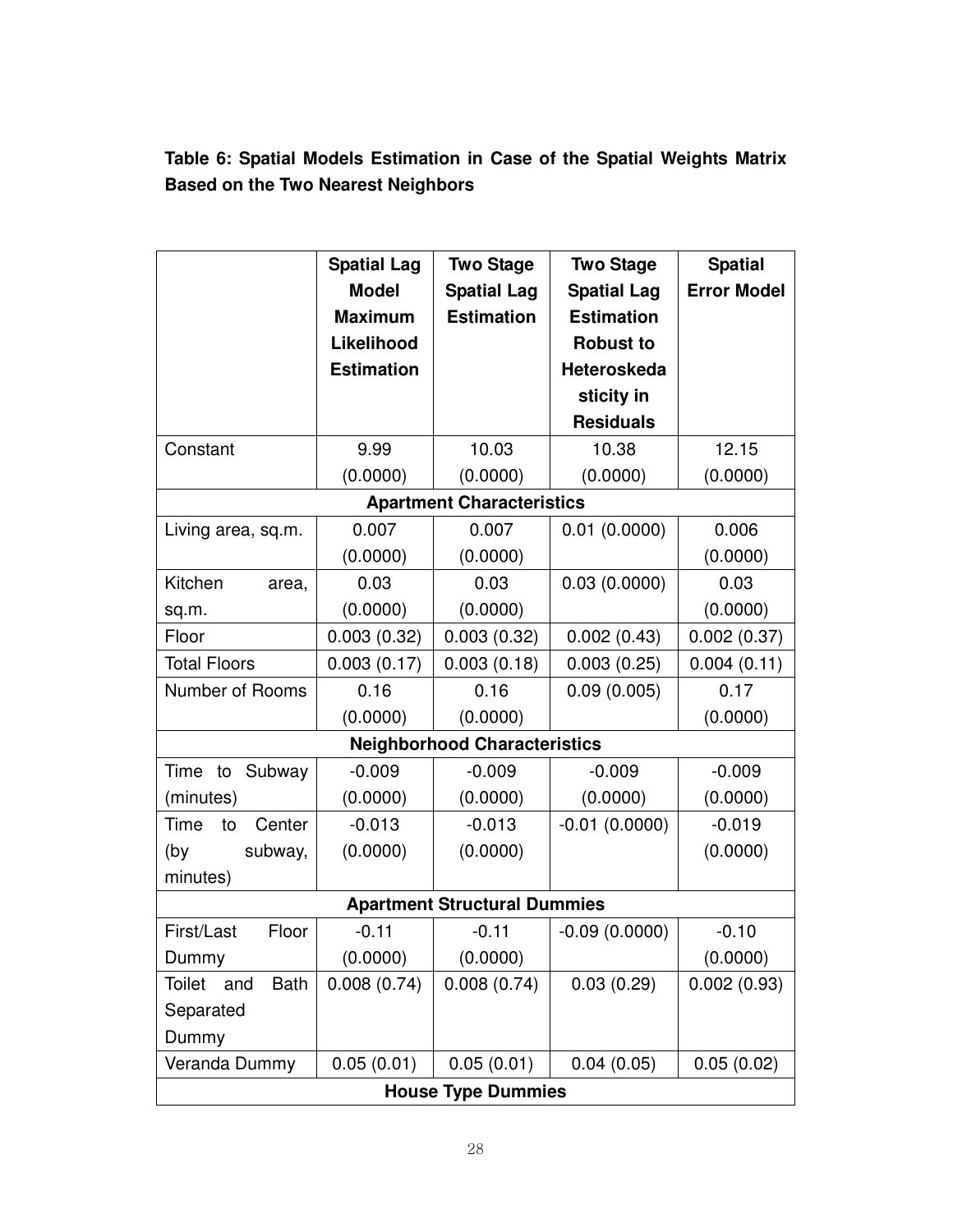| <b>Block</b>       | $-0.08(0.12)$ | $-0.08(0.12)$                 | $-0.07(0.007)$ | $-0.08(0.13)$ |
|--------------------|---------------|-------------------------------|----------------|---------------|
| <b>Brick</b>       | 0.15          | 0.15                          | 0.13(0.0000)   | 0.16          |
|                    | (0.0000)      | (0.0000)                      |                | (0.0000)      |
| Monolith           | 0.19          | 0.19                          | 0.16(0.0010)   | 0.20          |
|                    | (0.0000)      | (0.0000)                      |                | (0.0000)      |
| <b>Stalin</b>      | 0.19          | 0.20                          | 0.17(0.0000)   | 0.19          |
|                    | (0.0000)      | (0.0000)                      |                | (0.0000)      |
|                    |               | <b>Estimation Diagnostics</b> |                |               |
| Pseudo R-square    | 77.93%        | 77.92%                        | 77.1%          | 77.55%        |
| No. Observations   | 1125          | 1125                          | 1125           | 1125          |
| Heteroskedasticity | 70.23         |                               |                | 78.51         |
| residuals<br>in    | (0.0000)      |                               |                | (0.0000)      |
| (Breusch-Pagan     |               |                               |                |               |
| test)              |               |                               |                |               |
| Rho (Lambda)       | 0.16          | 0.16                          | 0.13(0.0000)   | 0.20          |
|                    | (0.0000)      | (0.0000)                      |                | (0.0000)      |
| LM<br>for<br>test  | 41.39         |                               |                |               |
| residual           | (0.0000)      |                               |                |               |
| autocorrelation    |               |                               |                |               |

As Tables 5 and 6 demonstrate, in case the spatial weights matrix is defined in terms of the *k-*nearest neighbors, the spatial effects both in spatial lag and spatial error model are estimated to be lower. For example, parameter *rho* and *lambda* would be 0.41 and 0.64 in case of the geographical distance-based weights, while in case of the *k-*nearest neighbors specification these coefficients would be equal to 0.16 and 0.20, respectively.

One conclusion that remains valid irrespectively of the spatial model specification or the estimation method is that spatial effects are strongly present in our sample. Since the presence of both spatial lag and error patterns is strongly suggested by the statistical tests with no immediately known way of giving preference to one or the other, the following discussion will be based on the estimates for both kinds of models<sup>4</sup>.

l

 $^4$  Formally, the spatial lag model should be preferred over the spatial autocorrelation because the Lagrange multiplier test statistic is estimated to be larger for the former versus the latter for both types of the spatial weights matrices. However, the Lagrange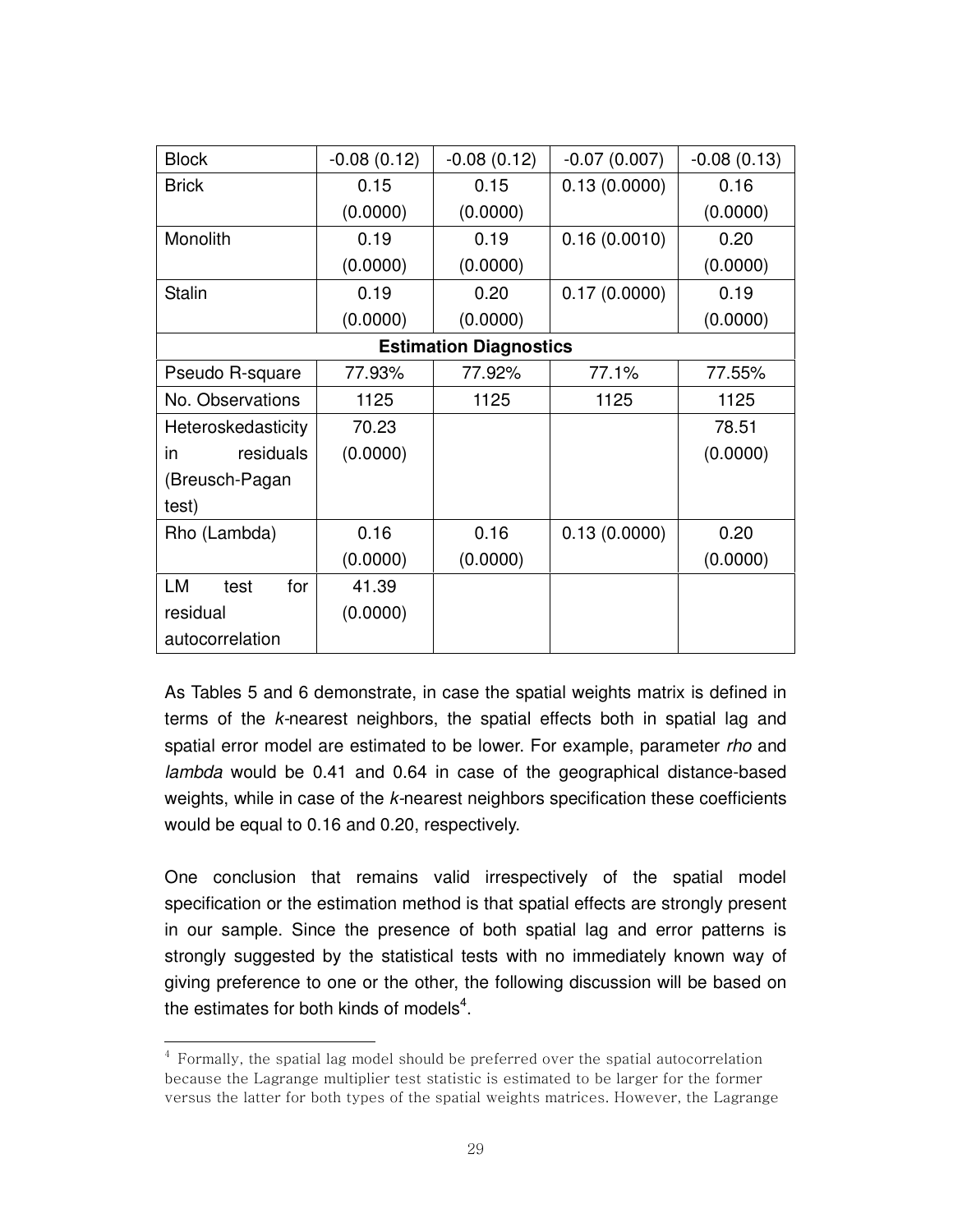The pseudo R-squared are reasonable at little less than 80% in every specification. However, the high values of Breusch-Pagan statistic for the heteroskedasticity tests as well as the high values of spatial error statistic performed on the spatial lag model residuals suggest that the spatial dependency in our data has not been fully captured by either one of the specifications that we tried to estimate. We take this result as evidence of lack of the theoretical basis for estimating the models in which both spatial lag and spatial error effects are present. Since to our knowledge there is no such theoretical framework currently, we found it best to estimate the two types of spatial effects separately.

Compared to the OLS applying the "space-conscious" estimation procedures resulted in a slight improvement in the R-squared and sometimes a revision in the individual effects of the apartments' characteristics. Thus, according to our OLS estimates, one additional minute of walking time to the subway would decrease the apartment's price by 1%, while the same increase in time to the Moscow center would decrease this price by twice as much. In our spatial estimations time retains its statistically significant negative influence on the price, however, the size of the effect decreases by one-third in case of the time to subway station and by more than three times in case of the time to center. In particular, a one minute increase in the time needed to go to the city center, the apartment's price is estimated to decrease by 0.6% in case of the spatial lag model with the distance-based spatial weights matrix. The fact that most estimated coefficients are not much different from their OLS counterparts suggests that the spatial characteristics are orthogonal to the quality characteristics of the apartments (so that the omitted variable bias does not show up in the coefficients' estimates). However, the much lower intercept value in case of the spatial models estimation is demonstrating the value of spatial econometric analysis for decomposition of the apartment price into quality and spatial components.

The signs, statistical significance and the magnitude of the individual coefficients do not appear to differ much across the choice of the spatial dependence model, the choice of estimation technique (e.g. maximum

l

multiplier tests are uniformly suggesting the presence of both type of spatial effects.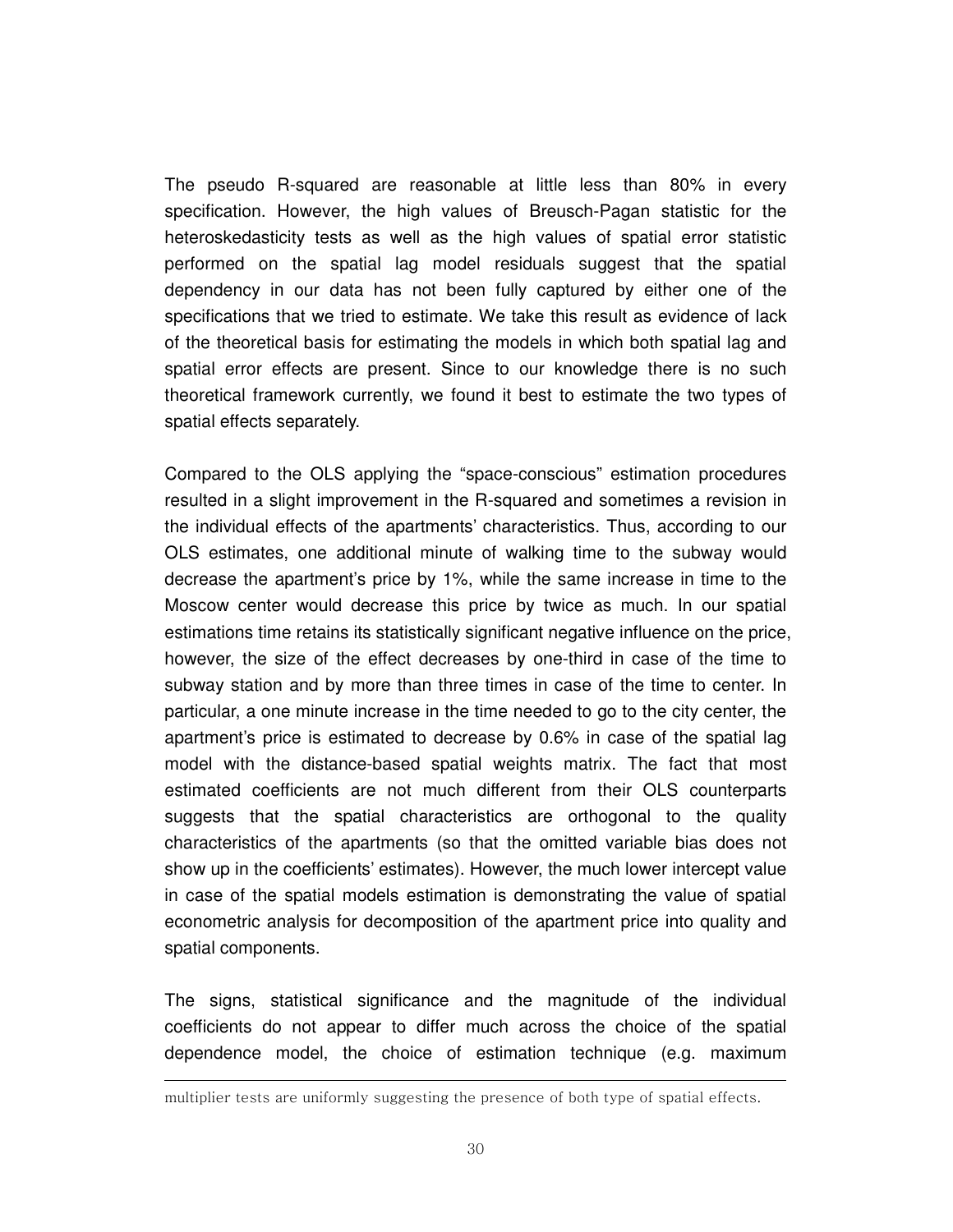likelihood estimation or the two-stage maximization) or the kind of the spatial weight matrix. The only exception seems to be the effect of the time to center variable that comes out larger in case of the spatial error model for both kinds of spatial weights matrices. It is also this characteristic for which the difference with OLS estimates is the largest compared to other coefficients. Similar, although less pronounced, reduction in the magnitude of the coefficient in case of the spatial models estimation is produced in case of the time to the subway station. It is worthwhile noting that these are the only two independent variables that have explicitly to do with the geographical location of the apartments. In that case some reduction in the value of these coefficients would be expected since part of the spatial structure in the data has been already incorporated econometrically.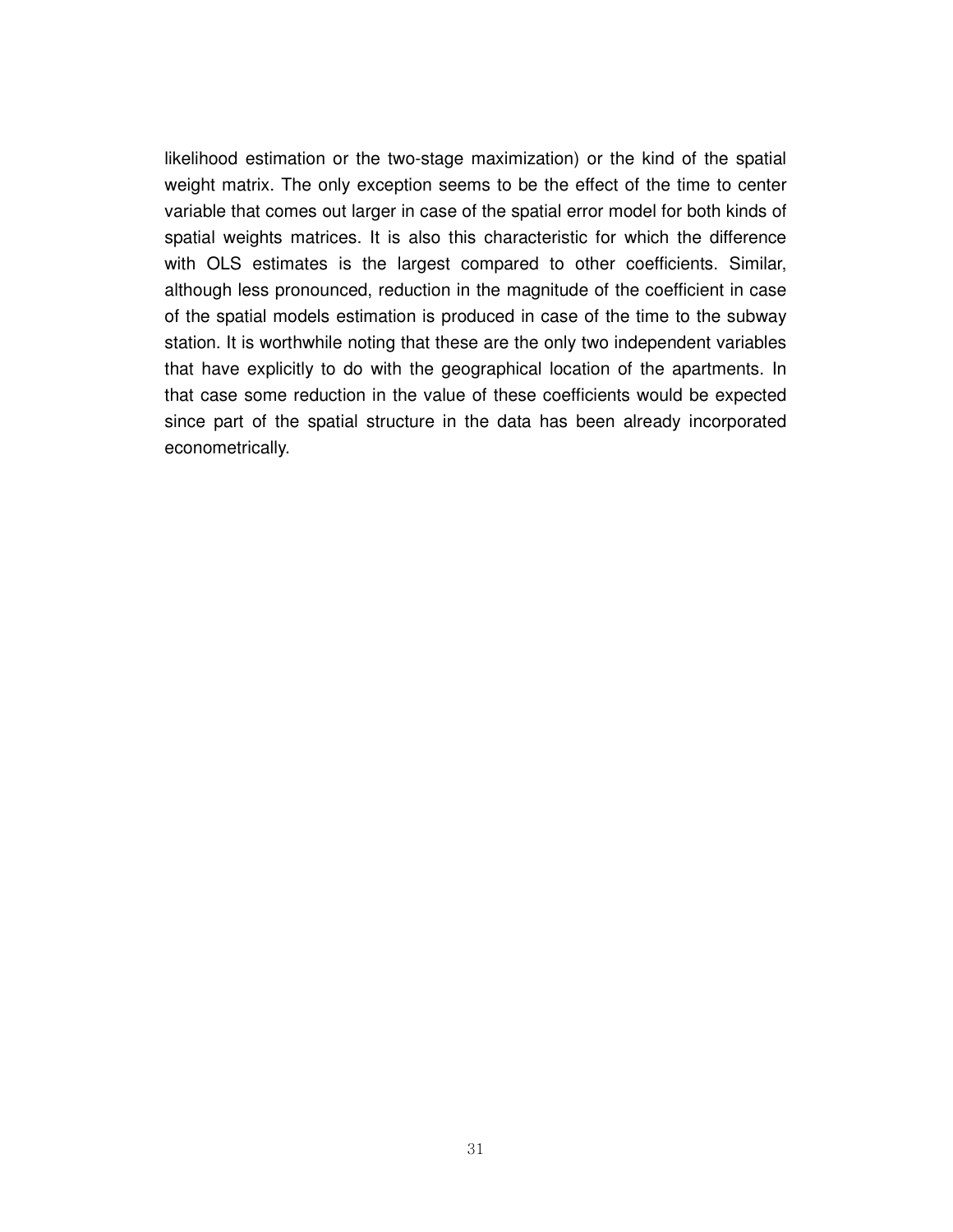### **5. Conclusion**

In this paper we estimated hedonic price functions that take account of spatial dependence for a large sample of Moscow apartments. Having carefully tested for the presence of spatial dependence effects, we found both spatial lag and spatial correlation effects present in our data. Applying the log-linear specification of the hedonic price function that we chose according to the correlation conditioning number tests as well as the goodness of fit, we estimated hedonic relationship according to the two alternative types of spatial weights matrices (distance-based and k-nearest neighbor). For neither type of the matrices estimating the spatial lag or spatial autocorrelation effect failed to remove spatial dependence in the residuals, which was demonstrated by the robust spatial lag / spatial correlation tests. Even if formally according to the Lagrange multiplier test the spatial lag model is preferred to the spatial correlation one, strong evidence of the simultaneous presence of both spatial effects made us decide to present both sets of estimates. Since at the present stage and to our knowledge, no econometric tools make it possible to estimate and adequately interpret the model that includes both types of spatial dependence effects, we leave this exercise for our further research.

For each type of the spatial effect we estimate hedonic price functions with fourteen attributes gradually relaxing the assumptions of the normality of errors and taking account of the remaining heteroskedasticity in the errors even after the spatial dependency effects have been incorporated into our estimation procedure. Surprisingly, the estimated coefficients are much similar to the OLS/ML estimates of the "space-unaware" specification except for one attribute (the time to center one in case of the spatial autocorrelation) leading us to conclude that in our sample the spatial component of the market price of an apartment is orthogonal to the quality attributes' one. In particular, including the spatially lagged variable into the hedonic price function significantly reduces the value of the OLS/ML intercept even if it fails to drastically improve the value of the (pseudo) R-square. In this way, the spatial lag model not only takes care of the possible bias and inefficiency in the OLS estimates (not a problem in our case) but it creates grounds for explicitly estimating part of the apartments' price accounted for by nothing else but the geographical location.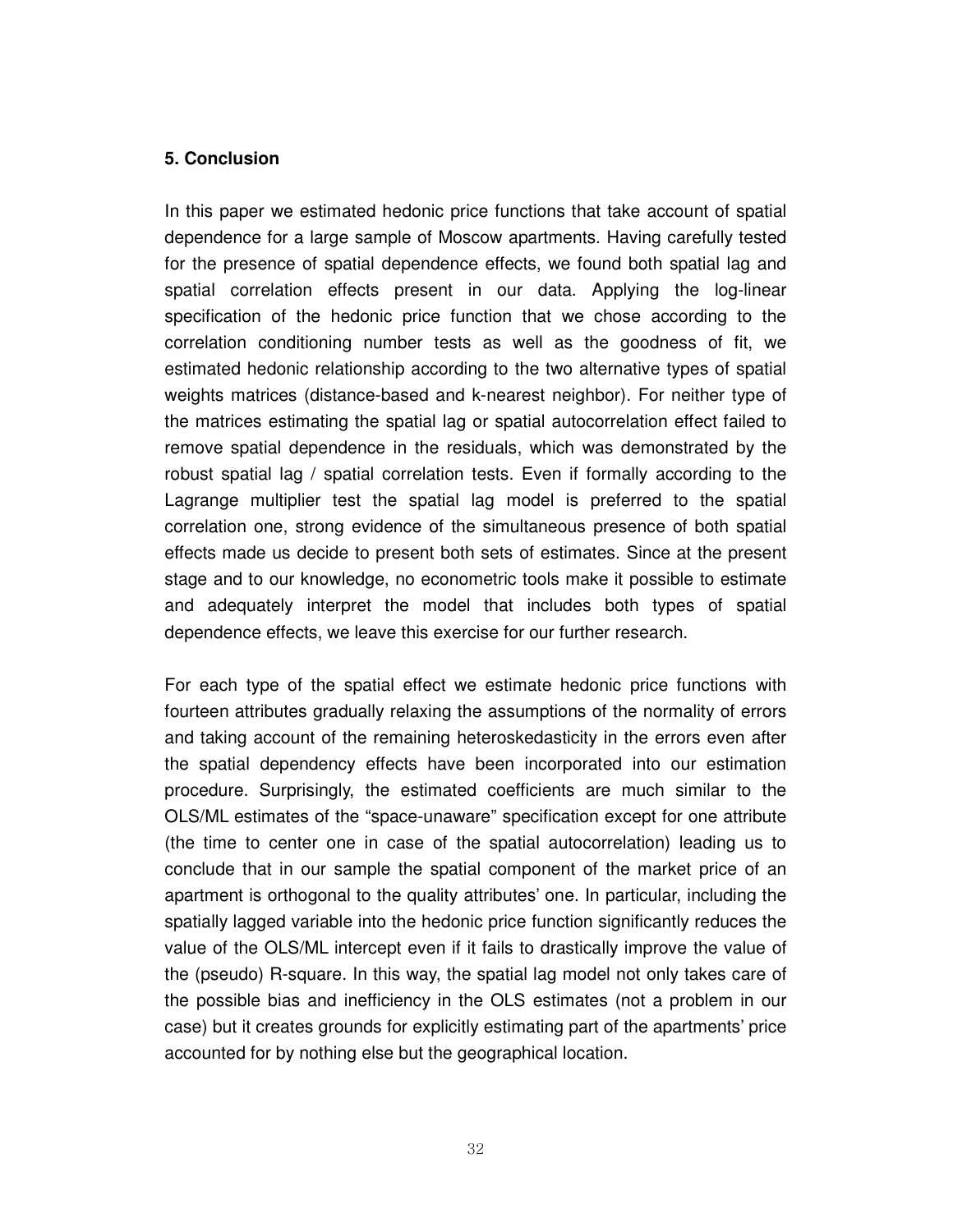In choosing our hedonic price function specification, we took account of the cultural idiosyncrasies pertinent to Moscow and Russia in general. Thus, we included the kitchen room area and two subway-related variables into the set of otherwise obvious quality attributes into our specification. The kitchen room has been traditionally viewed by most Russians as a convention place for the family, making it an important attribute in the case of Moscow apartments. The exceptional role of the subway in Muscovites' everyday commuting to and from work necessitated the choice of walking time to the nearest subway station and the subway time to Moscow center as two other quality attributes. All three attributes proved to be highly significant and had expected signs. One interesting finding was that a marginal increase in the kitchen room area affected the price much more strongly compared to a comparable increase in the living area.

In performing this study, we have largely relied on the free open-source R software for spatial regression estimation and GeoDa for construction of spatial weights. We hope that this paper would serve as one other reason why opensource software is so important for the academic community and research.